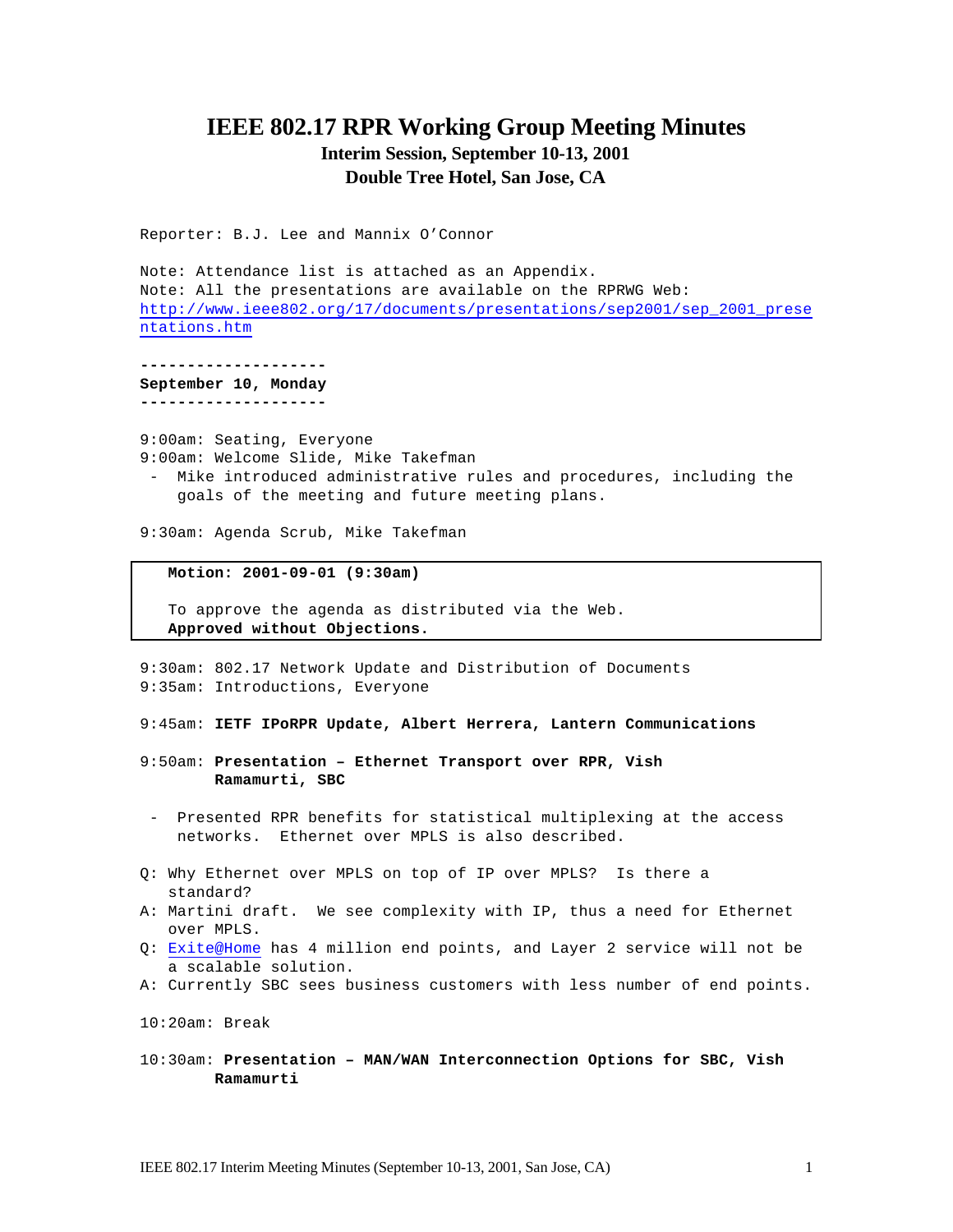- Q: Why ATM management cost was high in ATM VP ring? Doesn't MPLS have similar problem?
- A: Yes, but MPLS has other benefits that offset the cost of setting up ATM VPs.
- Q: For GbE, ESCON and Fiber Channel traffic, have you looked at Virtual Concatenation that is now being standardized?
- A: SGS 21C does address some of the issues, but does not work for multiple gigabit Ethernet circuits. We like RPR for the access ring.
- Q: If the traffic pattern is static, then you don't need ATM VP Ring or RPR.
- A: No, we don't see RPR being used in the Core network where the usage is static.
- 11:00am: **Presentation Draft Overview, John Hawkins**
- Gave a brief overview on the recent development of a joint draft proposal with meeting information.

### 11:03am: **Presentation – RPR 802.1D/Q Bridging Compliance Report, Marc Holness, Nortel Networks**

- Demonstrated that 802.17 is compliant to 802.1D/Q bridging requirements
- Q: How does the node know the number of nodes?
- A: Topology Discovery protocol determines that.
- Q: Isn't flooding bridged packets inefficient?
- A: The objective here is to show compliance to 802.1D and Q.
- Q: Does the node contain only ringlet local or other address? Are the SA and DA addresses local or not?
- A: They are the SA and DA as defined by 802.1D.
- Q: When you have a failure on the ring, you have to change the TTL to insure no one gets two copies. Are there two types of protection, i.e., one for steering and one for wrapping when unicast packets are sent?
- A: This is probably an unrelated issue.

### 11:25am: **Presentation – Encapsulation Bridging and 802.17, Robert Castellano, Jedai Broadband Networks**

- Showed that the encapsulation bridging allows bridging functions to be performed outside the 802.17 MAC entity.
- Q: Do you feel that there is a scaling issue, if there is not double encapsulation bridging?
- A: There may be, and we should look at it.
- Comment: The SA and DA should be addresses on the local ring.
- Q: Encapsulation bridging has not been specified in 802. Therefore compatibility cannot be assured and we should investigate. Is it done in the MAC or as part of the relay function? Claiming conformance to 802.1D or Q cannot be made.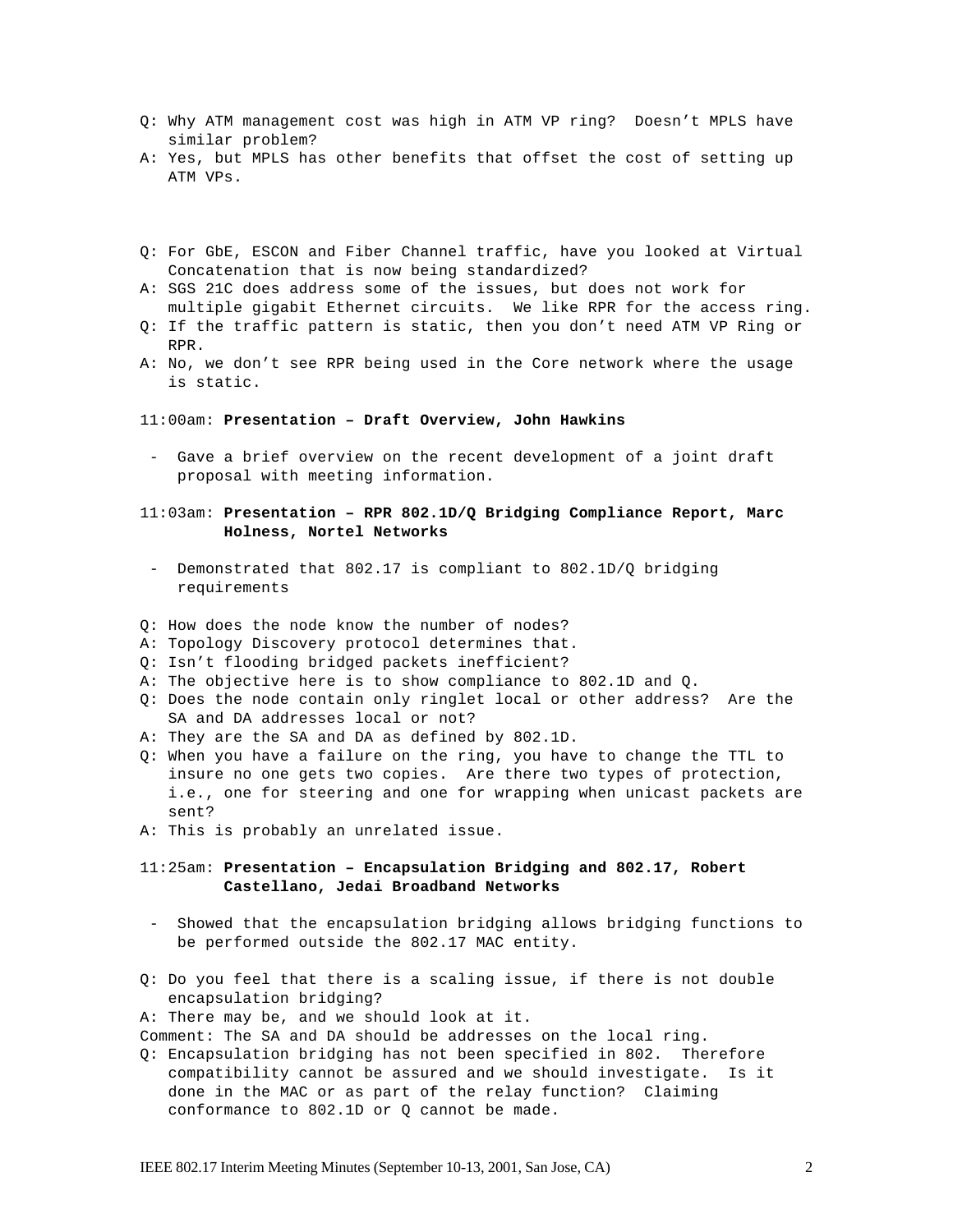- A: I agree with you that there needs to be a protocol defined in the bridging group. We need similar definitions in an annex and passed to 802.1, but it is not inconsistent with 802.1.
- Comment: We need to insure that we meet real world needs. Although the encapsulation bridging is a scalable solution, RPR also needs to interoperate with Ethernet bridges/switches.

#### 11:47am: **Presentation – Encapsulation, Bob Sultan, Fujitsu**

Provided a brief overview on the draft proposal by Ajay

12:00pm: Lunch Break

#### 1:10pm: **Presentation – RPR MAC Reference Model, Adisak Mekkittikul et al.**

- Presented an overview of a RPR MAC reference model proposal

- Q: Are the Link BW monitor entity and Media Access Rate Policing Entity Residing within the MAC definition?
- A: That is one of the services inside the MAC.
- Q: In your prior presentations your, RCF message format had ringlet ID and each segment, and now you are only talking about node.
- A: The RCF is a frame that passes on the ring and the MAC unwraps the packet for each client. The MAC will send each value one at a time to the MAC client.
- Q: Do you have one or more MAC clients?
- A: That depends on implementation.
- Q: Are we standardizing the MAC client here?
- A: By no means. We need to supply a sufficient service interface that conforms to the MAC.
- Q: If there is a single queue, then you don't need these messages.
- A: Then the MAC can ignore the message.
- Q: The 802.3 control frame carries too much baggage. The control frame has to be sunk and regenerated at each node.
- A: In terms of sending the control request up, it is not related to the bandwidth management that we need to do.

#### 1:25pm: **Presentation – MAC Reference Model, Steven Wood, Cisco Systems**

- Presented an overview of yet another RPR MAC reference model proposal
- Q: Is the Fairness algorithm part of the MAC client?
- A: Just the basic algorithm runs on the MAC, and other fairness algorithms could be layered on top of what we are proposing.
- Q: On slide 9, you show scheduling and queueing would be done in the MAC because you show buffers and rate shapers in your diagram.
- A: Only basic queueing would be in the MAC. More complex shaping could be done at the ingress.
- Q: Have you looked into buffer size and HOL blocking with this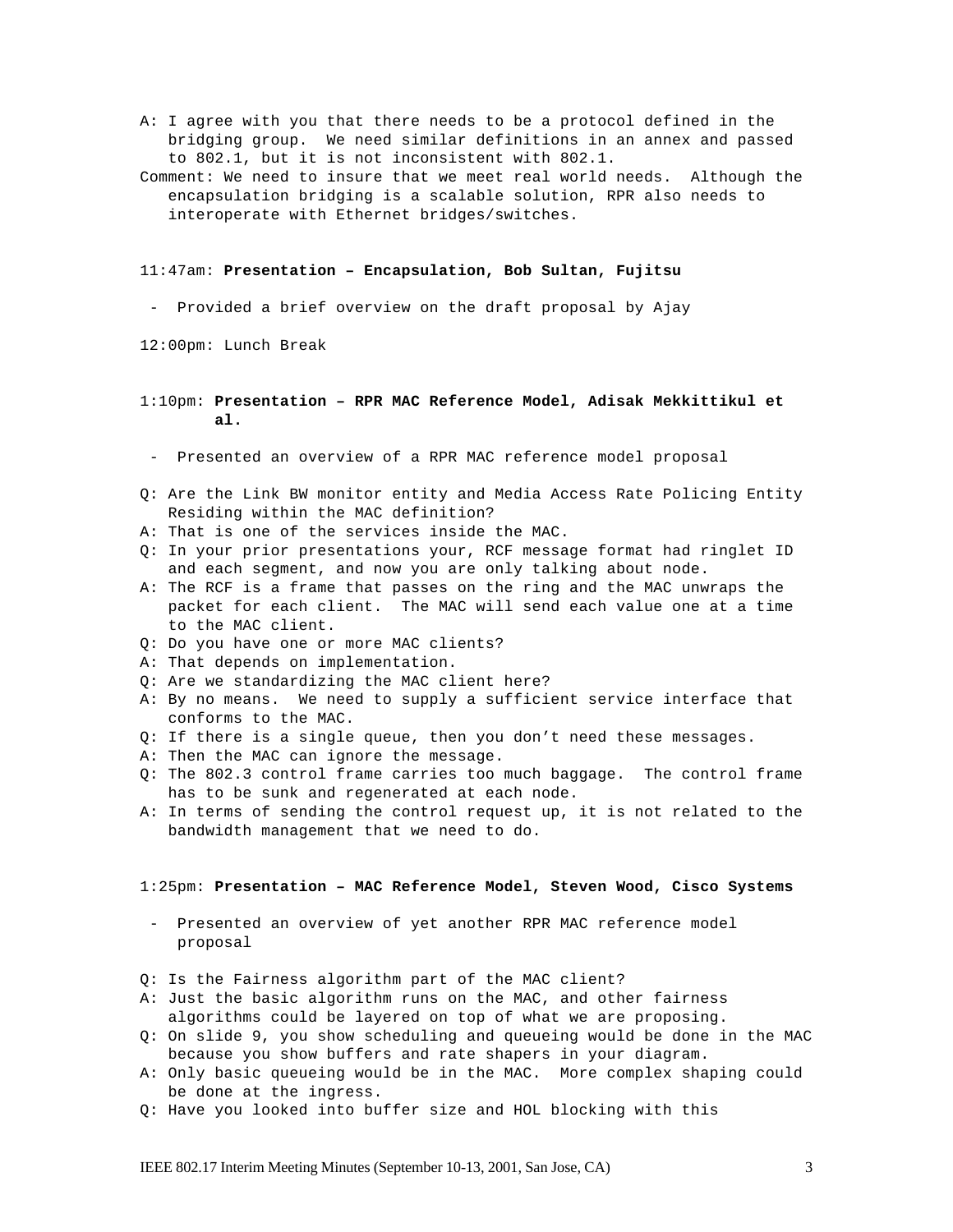buffering scheme?

- A: We want to keep this buffer as small as possible, so HOL can be avoided by more complex queueing mechanisms at the ingress.
- Q: If node 6 down the line is congested but node 3& 4 are not congested, how do your suggestion work in this case?
- A: Later presentations will answer that question.
- Q: If I want to build a Layer 2 network with your MAC, what are the implementations of a bridged RPR network?
- A: I don't think these primitives preclude bridging. There may be more primitives required.
- Q: On slide 9 you have a rate shaper in the MAC, but MAC needs to be dumb to function efficiently. It is dumb to make MAC smarter.
- A: Thanks for the comment.

### 1:50pm: **Presentation – MAC Reference Model for Port Management, Pankaj Jha, Cypress Semiconductor**

- Presented an overview of yet another RPR MAC reference model proposal with flexible port configuration
- Q: How does a single MAC handle multiple physical links at high speeds?
- A: This proposal refers to a single logical MAC entity which binds multiple physical MACs.
- Q: On slide 7, you show PHYs are split per direction. Some of the MACs we want to use are actually bi-directional, so we should draw the TX and RX on the same PHY.
- A: OK.
- Q: If you keep the Transmit Buffer simple, does this preclude scheduling on the Transit Buffer?
- A: If the packet comes on the fiber and you need to send the add traffic, then the logic buffer should be able to act on the whole logic of the system. The MAC should take commands from the local logic and external logic and mix them in the core logic and make a determination. All this should be part of the MAC and it does perform core scheduling functions.

#### 2:10pm: **Further Discussion on Reference Models, All**

- Discussion ensued to determine whether a separate BOF or Ad Hoc group should be formed to work on the reference model. Comment is also made that people may not want to have such separate groups at this stage. Decision is deferred.

2:25pm: **Presentation – Network Architecture and Ring Aggregation, Necdet**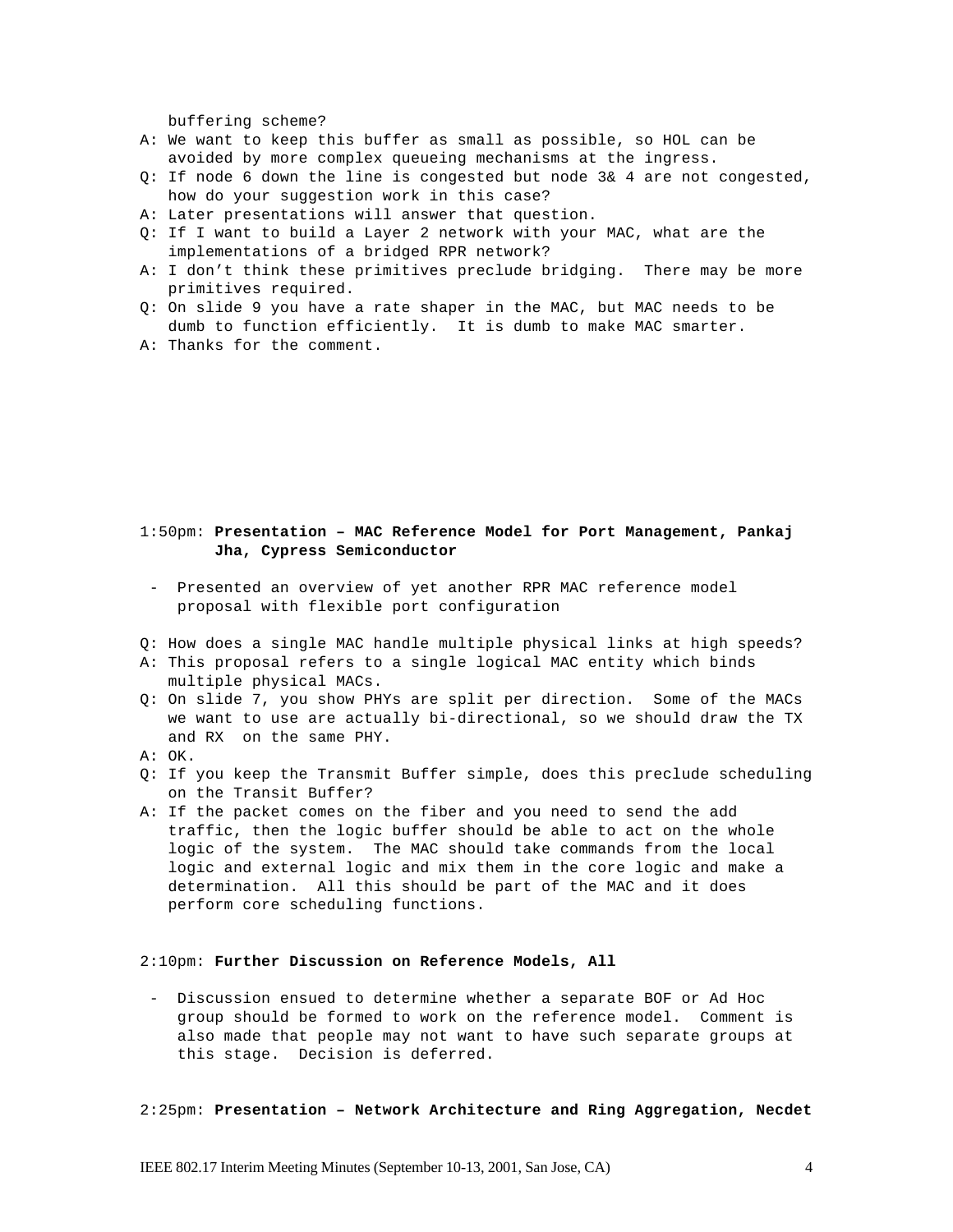#### **Uzun, Cisco Systems**

- Presented an architectural description of ring aggregation mechanism, and also pointed out that it is beyond the scope of 802.17 for now.
- Q: Wouldn't it be easier to have different link speeds to accommodate different amount of traffic on different segments, especially at high link speeds?
- Q: Is this ring aggregation a part of MAC? IEEE 802.3ad is part of the 802.3 MAC.
- A: Yes, but the link aggregation is not.
- Q: Are there individual fairness algorithms running on each ring? A: Yes.
- Q: Do you see a need to minimize the transit buffer in the transit path?
- A: It is irrelevant in relation to ring aggregation. When you change traffic distribution you must engineer the network.
- Q: In the case of dynamic traffic distribution across multiple rings, you have to insure the transit packet is not out of order.
- A: We have a way to prevent the mis-ordering of packets that we can share with the group.

2:45pm: Coffee Break

#### 3:00pm: **Presentation - RPR Cost Model, Steve Plote, Looking Glass**

- Presented a cost model comparing the RPR and Ethernet point-to-point solution, and listed a set of recommendations.
- Q: When the traffic pattern becomes dynamic, does RPR provide a greater Value?
- A: Yes. Since, however, we are a carrier of carriers with a single priority traffic, the aggregate traffic is observed to be rather smooth and predictable.
- Q: RPR support voice and private line service and this is better than Ethernet.
- A: We will have an overlay network for data until we can prove that the RPR can really restore in sub 50ms in all cases.
- Q: Neither Ethernet nor RPR really fit your requirement as a carriers' Carrier?
- A: I can do it with POS/GFP or these architectures. We feel that RPR or Ethernet switching provides the best solution for data only architectures. A good CAC and queueing method will give RPR an advantage. The value-add for RPR is multi-node rings where I don't have to home traffic back to the core router.

### 3:30pm: **Presentation – Performance Simulation of Nortel OPE-RPR Ring (III), Changcheng Huang, Carleton University**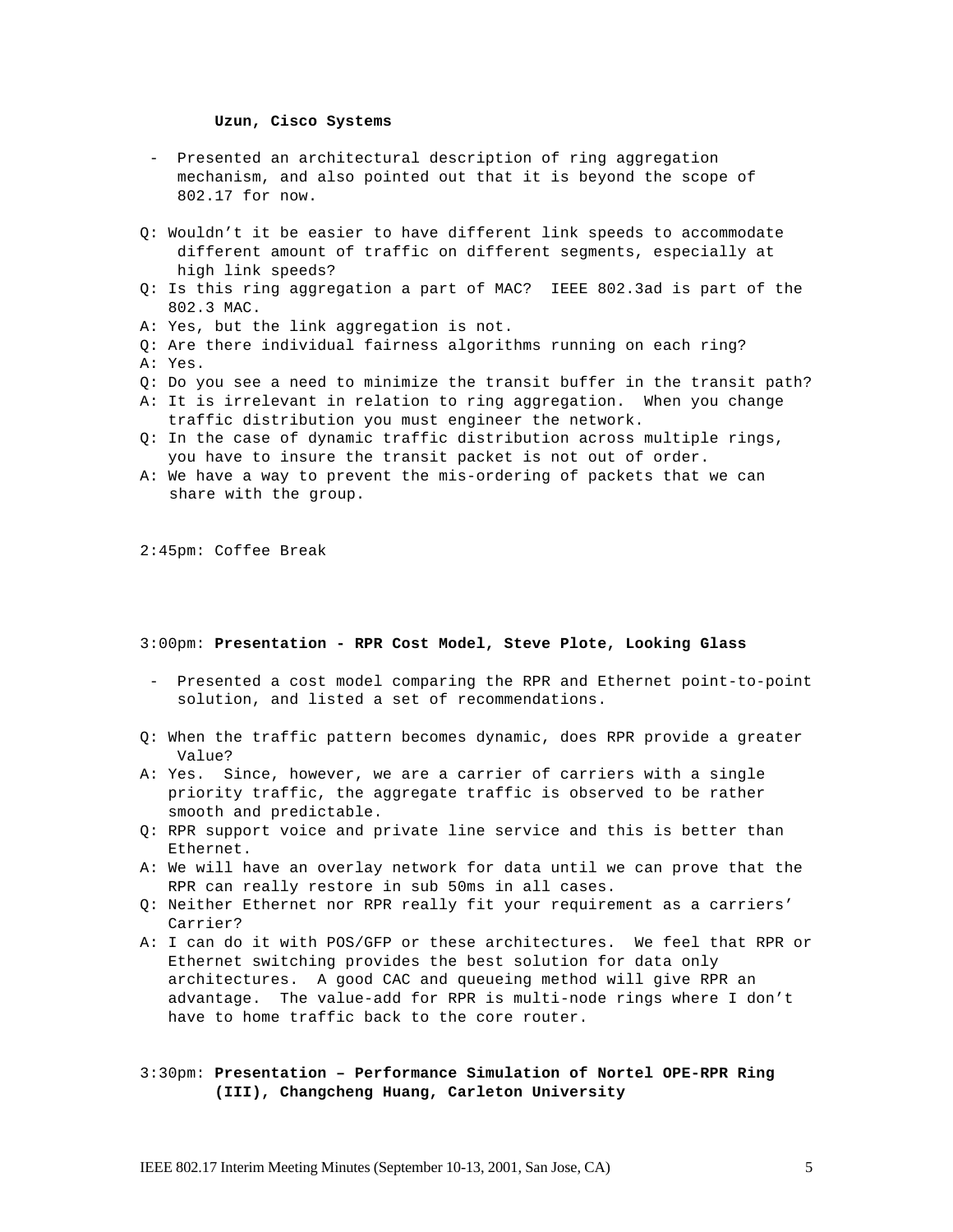- Presented simulation results on Nortel's RPR implementation of fairness mechanism.
- Q: Do you recommend having two queues or more to get sufficient utilization out of the ring?
- A: They are outside the MAC layer. For the client side, it is better to have per destination queues.
- Q: If I can group the queues into two, then are you saying two queues are sufficient?
- A: Only if we know where congestion is going to happen.
- Q: With your EF traffic, are you assuming a constant stream hitting your Node? If you allow the rate to go down, the low priority will take the bandwidth and that will affect the EF traffic.
- A: The packet size is still variable, and the simulation is bursty.
- Q: You have an ingress queue, and what functionality does it perform?
- A: This is not a queue, but just indicates the traffic going into or out of the ring.
- Q: Where you have unequal priority distribution, did you also try to reverse the case in your simulation to determine the ring throughput?
- A: We did the both, and they had the same result.
- Q: Do you have a high priority timer?
- A: No. There is only a single timer for overall traffic.

### 4:00pm: **Presentation – Proposal for Layer Management, Constantinos Bassias et al.**

- Presented an architectural description of layer management and MIB proposal.
- Q: Do we need to address GFP with this proposal? There is nothing on GFP or Service Access Points in the Study Group on T1X1. It carries 8B/10B encoded signals and does not support GFP.
- A: We may or may not need to draft something for presentation to T1X1.
- Comment: Draft for a liaison to T1X1.5 GFP SAP interface MIB needs to be made.
- 4:20pm: **Presentation OAM in RPR, Italo Busi et al.**
- Presented a proposal for on-demand and in-service RPR reachability OAM mechanism.
- Q: How does this mechanism work in a bridged environment?
- A: No, it won't work. This is a control frame that is not bridged.
- Q: How would it be different from an on-demand topology discovery
- request? In another words, why is this necessary?
- A: Not sure at this point, but there may be useful use cases.
- Q: Why do you need a checksum and an FCS?
- A: In principle we suggest that it is important to insure the data is correct.

4:30pm: **Presentation – OAM in RPR, Leon Bruckman and Angela Tozzi Faber**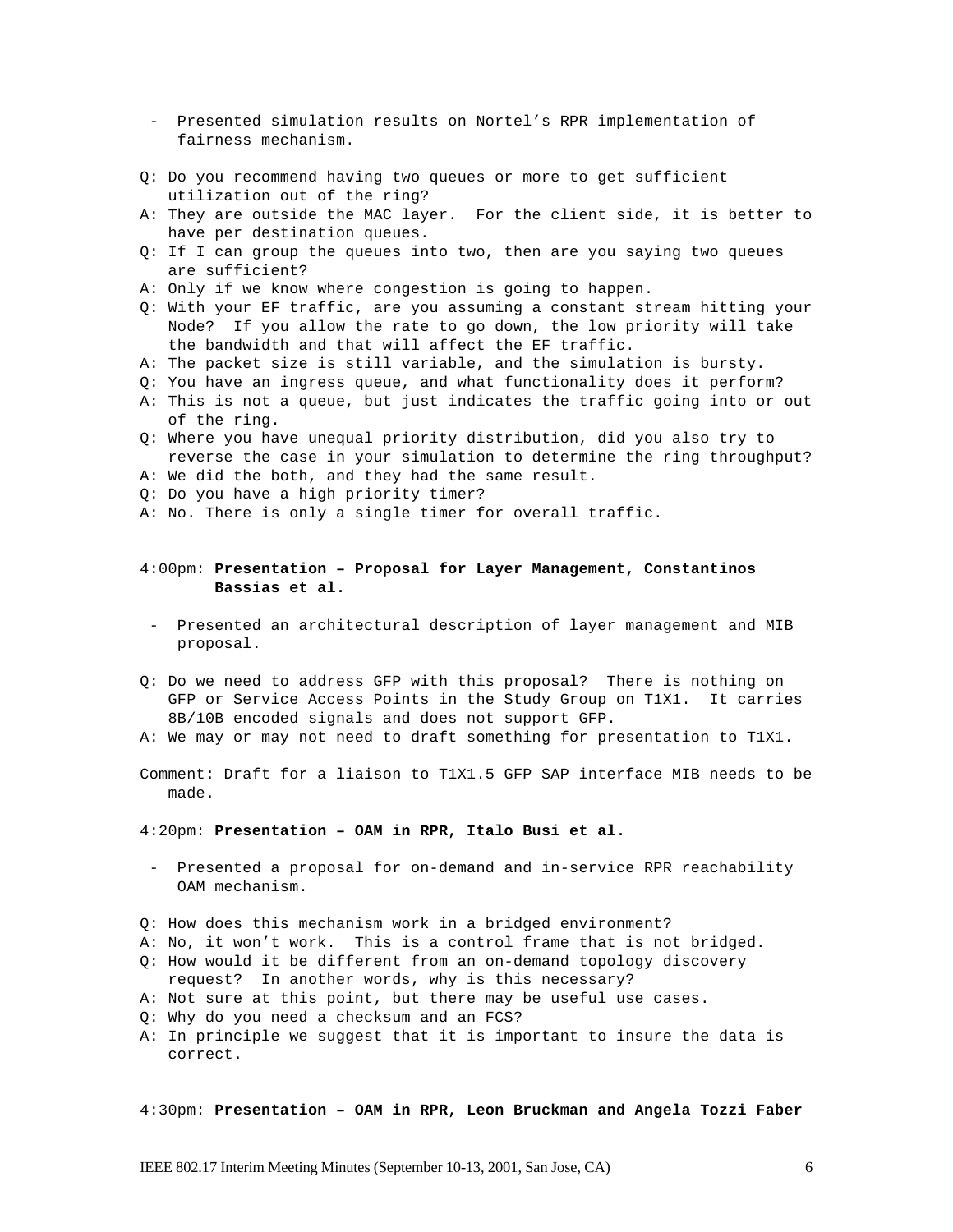- Presented yet another proposal for RPR OAM mechanisms.

- Q: Is all the OAM flow info on source-destination pairs and why?
- A: Because the RPR itself transmits between stations not links. The L1 can indicate a link failure but L1 cannot tell you of higher layer errors.
- Q: If you look at source/destination pairs, you should have it outside the MAC with some control messages. Your continuity check will only tell you what happens to a control packet, not what happens to a data packet.
- A: If the source and destination of the packet are stations on the ring, then you have flows going between stations.
- Q: On page 6, how does station number 5 know that station 1 initiated a continuity check?
- A: Using the activation flow signal that is sent to station 5 from station 1. Network management can do this too.
- Q: Don't think it would make more sense to send these packets as standard packets between stations.
- A: If you are doing traffic management for high priority traffic, you know where you are sending them.

### 4:50pm: **Presentation – 802.3ah OAM Objectives, Denton Gentry, Dominet Systems**

- Presenter's Note: 802.3ah EFM task force has not met yet, and thus this presentation should not be considered as a final official version.
- Q: Is there interests in QoS related monitoring, such as voice over Ethernet?
- A: Not likely in 802.3.
- Q: How is the alarms conveyed to the end users?
- A: Although there is not definitive mechanisms being proposed, there is such objective.
- Q: Is APS-like protection in EFM?
- A: Probably yes, but I have not seen any presentations yet.

5:05pm: RPRWG Adjourns for the day.

#### **--------------------- September 11, Tuesday**

**---------------------**

- 9:00am: Seating, Everyone
- 9:05: Agenda Scrub, Mike Takefman
- 9:05: Minute of silence observed for the victims of NY World Trade Centre and Pentagon Hijacking Crashes
- 9:10am: **Presentation RPR MAC Transit Path Design, Sanjay Agrawal et al.**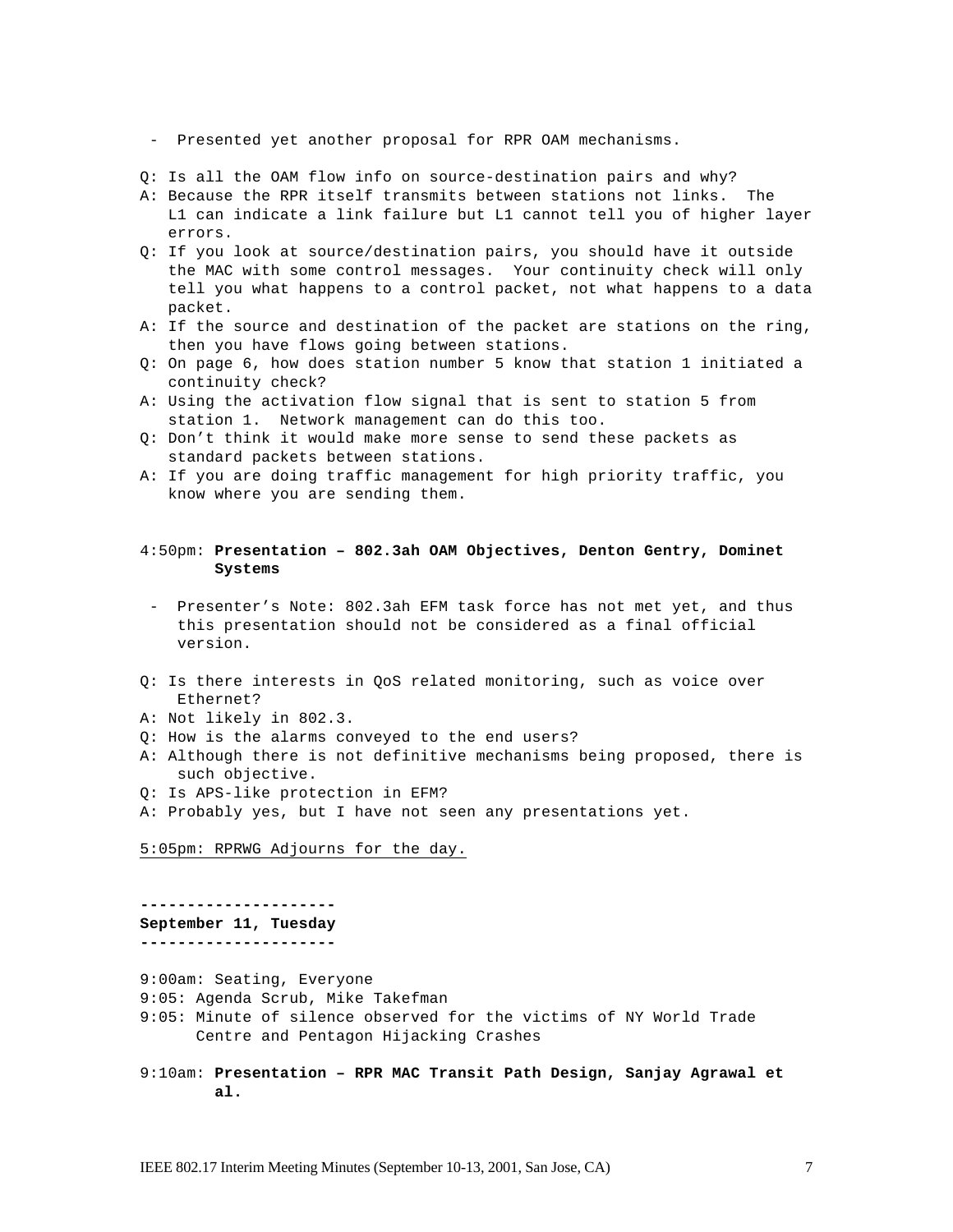- Presented an overview description of a MAC transit path design proposal.
- Q: Is there a single copy of bandwidth management control message for N ringlets?
- A: There are multiple copies.
- Q: Can you provide HOL avoidance with a single MTU buffer at the transit path?
- A: Providing multiple buffers at the transit path would be too complex.
- Q: What size should the Transit Buffer?
- A: A signle MTU.
- Q: On page 6, you have N ringlets; is there one fairness message or many and do you expect any issues with many messages?
- A: We have not encountered any issues.
- Q: Can you quantify the worst case jitter?
- A: We will with our simulations.
- Q: You are proposing a single control plane for all the ringlets, but is this a good idea?
- A: There will likely be separate control planes for all the ringlets.
- Q: Are the rules in chronological order on slide 9?
- A: This is not necessarily a list of rules in execution order.
- Q: How do you do error correction for TDM?
- A: It is a sixteen bit header HEC, so error correction can be done.
- Q: Does this mean you have no backpressure or thresholds to control Traffic?
- A: There is backpressure, but we use congestion avoidance not congestion management.
- Q: To strip a multicast frames do you propose to use source address or a TTL?
- A: It can be done with either method.
- Q: Do you propose the store and forward and cut-thru interoperating?
- A: You can do both, and they should interoperate.

#### 9:35am: **Presentation – Transit Path Design and Interoperability, Necdet Uzun, Cisco Systems**

- Presented simulation results on the interoperability performance of single and double transit buffer schemes.
- Q: Which scheme is favourable to TDM emulation? Using simple analysis, it can be shown that double transit buffer scheme incurs lager delay jitter bound than with a single transit buffer scheme.
- A: Double transit buffer scheme is better.
- Q: If one or two transit buffers works equally well, why not just pick One?
- A: Because people are divided and we cannot agree. Dual transit buffer is better for getting close to 100% utilization. Some people want 3 transit buffers.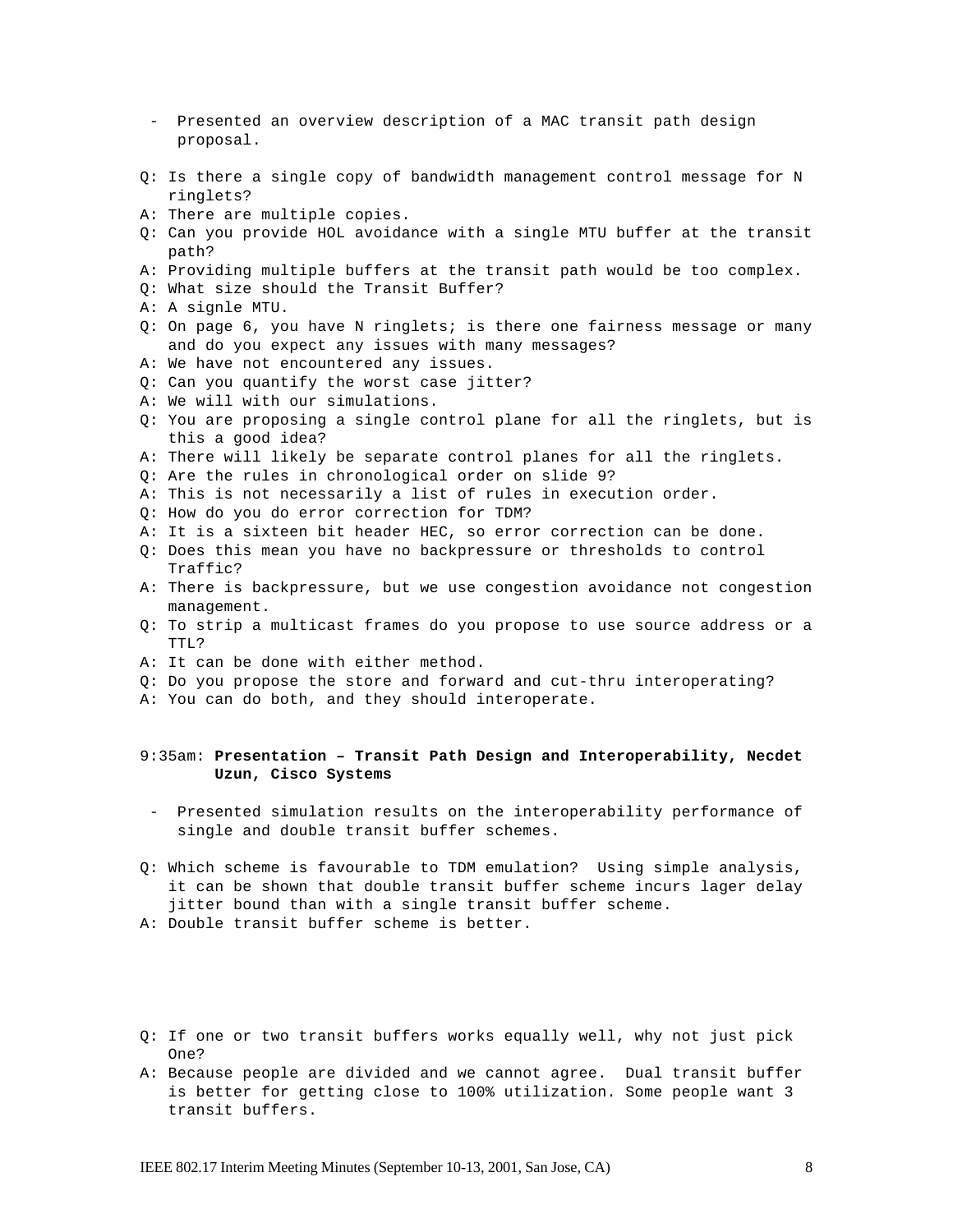- Q: On slide 7, Xoff and Xon are used for the simulation. Do you propose the use of Xon and Xoff working well in single buffer designs?
- A: Our simulation shows that Xon and Xoff work well in this scenario, but we do not propose it for the standard.
- Q: Steve Wood said that a simple buffer should be used. One MTU seems simpler than what you propose. Can you explain why you need these buffers other than to support SRP?
- A: We do not need it for legacy support, but rather to provide better service on TDM emulation services which we feel will work better with the two buffer design.
- Q: Mindspeed has one megabyte of memory in the transit buffer of their newly announced chip.
- A: Thank you for the information.

### 9:35am: **Presentation – Distributed Resource Reservation for RPR, Harmen R. van As, Vienna University of Technology**

- Presented a proposal with simulation results for the SLA-aware connection setup and resource reservation scheme based on the token passing.
- Q: What happens if the tokens are lost under failure scenarios?
- A: There would be no new connections set up.
- Comment: Other signalling protocols such as CR-LDP or RSVP seem preferable to token-based schemes, since the token-based schemes incur complexity in managing the tokens.
- Q: What is the purpose of having tokens in the first place?
- A: If you want to make a reservation on the ring, then no one can steal your reservation if there is one token, therefore reducing the amount of resources that can be assigned simultaneously.
- Q: Maintaining tokens is more complex. There are a lot of unpredictable error cases for example multiple tokens on the ring simultaneously is prone to error or node drop.
- A: 802.5 has standardized the mechanisms that can be use for this purpose.
- Q: What do you feel about a scheme with many tokens?
- A: The more tokens, the more parallel messages but that increases the probability that not all connections will be completed.

#### 10:15am: Break

#### 10:40am: **Presentation – Flow Control, David James, Cypress**

- Presented an overview discussion on the flow control and bandwidth management issues
- Q: Can you provide bounded delay guarantee for class B using a single fifoBE transit queue?
- A: Yes, since there is backpressure signalling and finite buffer size. No, however, in the sense that the delay bound could be large.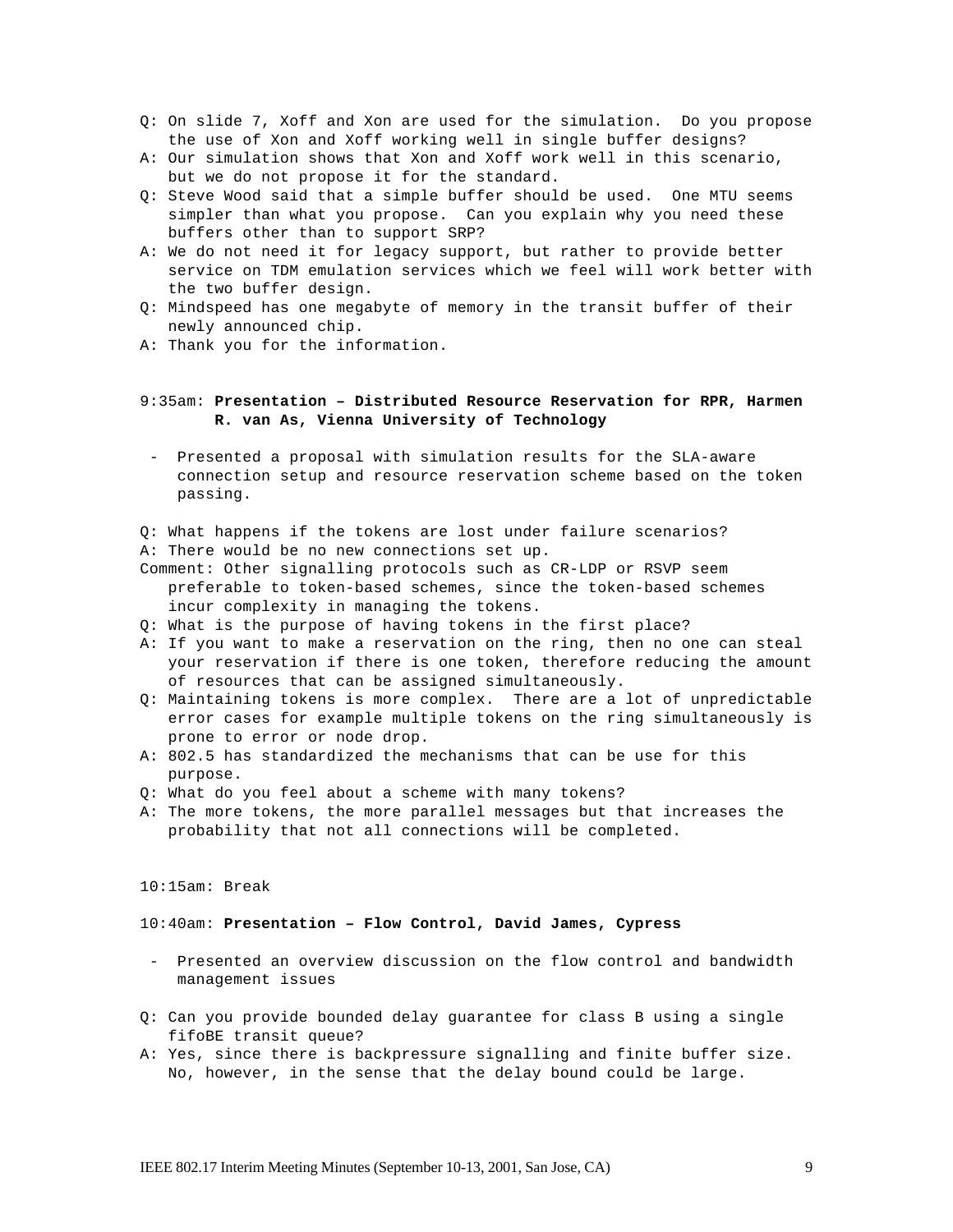### 11:00am: **Presentation – Weighted Fairness Algorithm and 3 Priority Support, Necdet Uzun et al.**

- Presented an overview description on weighted fairness and 3 priority mechanism supported by SRP.
- Q: Does the MAC client interface need to support 3 priority information, which may not be compliant to 802 MAC architecture?
- A: Yes.
- Q: How do you know what weight to give to each node?
- A: If the user is intelligent, they will know how to set this.
- Q: On Slide 4, you mentioned on oscillations. Can you explain how it happens and what can we do and what are the effects of the oscillations?
- A: If you don't have low pass filtered usage, you will have more backpressure than you require. Congestion is a threshold value of a buffer.
- Q: How do you set up the low pass filtering parameter; is it a function of ring delay? Is it 10 times ring delay or some other value?
- A: It is a mechanism to remove the high frequency components out of the average. We recommend 100ms value independent of the ring size.
- Q: Is this in the MAC or the client?
- A: MAC and MAC client.
- Q: Then what is the MAC client interface?
- A: There is a single client interface with no buffer.
- Q: Is the priority in that control function, and it should be independent of what the client can do?
- A: There needs to be some behavior assumed of the client. We tell client to stop sending low priority packets, and if they don't then we will drop their packets.
- Q: It is not clear how 3 priorities are in the scope of the MAC. Can you elaborate on the conditional priority of the MAC?
- A: Basically the node can be congested or not, and the node must be using its fair usage.
- Q: How is the MAC dealing with the Medium priority traffic access, and what algorithm you are using and how is scheduling being done?
- A: The client makes its own scheduling decision. Two scheduling decisions are made; one from the client side and one from the MAC side.

### 11:30am: **Presentation - Merits of Open Loop, Siamack Ayandeh, Onex Communications**

- Presented a discussion on pros and cons of open-loop and feedback control based schemes, and advocated that the open-loop scheme is preferable.
- Q: On slide 11, your assumption is baseless. You suggest unbounded delay and no simulation have been done, but even your presentation says that this was given to you on 3/12/2001.
- A: I have used my own definition of bounded delay. The term "unbounded"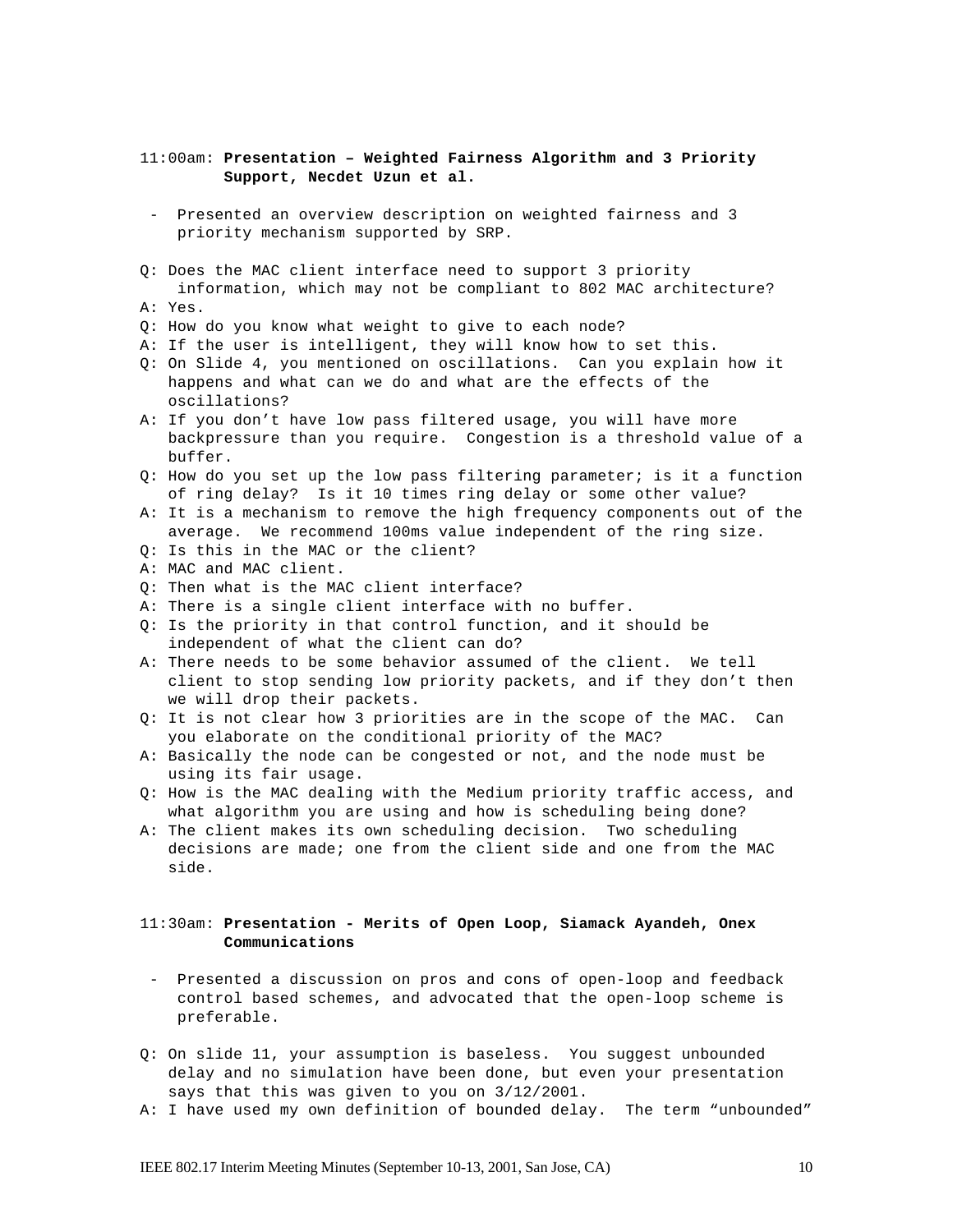is being defined as that of the high priority traffic performance being affected by the low priority traffic.

- Q: IPT is not off the table. Have you looked at the policing and shaping functions?
- A: You assume that, in the aggregate, the high priority queue change then low classes will claim bandwidth. However, it will be hard for the high priority to reclaim the bandwidth.
- Q: Reclaiming high priority bandwidth is simple with a dual buffer scheme.
- A: OK.
- Comment: Most customer networks are not overbooked, so fairness mechanism can be considered merely as a safety net.

12:00am: Lunch Break

### 1:10pm: **Presentation – A Near Ideal Fairness Scheme and Support for the Real Time Services, Vasan Karighattam, Intel**

- Presented a proposal for near-ideal fairness scheme which is based on virtual clock tagging.
- Q: How much high priority traffic do you expect on the ring?
- A: Below 50% and above 20%.
- Q: It seems that you need some synchronization of the internal tag for each node.
- A: The slack value is sent not the actual value.
- Q: It seems you need sorting in the transit buffer. Intuitively you need an infinite buffer in the client.
- A: Any given node will have the increasing order of tags. If any packet comes later, its IO tag is later. In the client you must pause the source node with backpressure.
- Q: If you backpressure, you will suffer from head of line blocking.
- A: You only backpressure the low priority traffic.
- Q: What do you mean you can achieve 100% utilization?
- A: It can be done.
- 1:40pm: **Presentation Cyclic-Reservation RPR MAC Protocol with Link- Fairness, Harmen R. van As, Vienna University of Technology**
- Presented a description of a fairness control mechanism.
- 2:00pm: **Presentation Improving Fairness Performance, Gal Mor, Corrigent Systems**
- Presented simulation results of a fairness mechanism with and without VOQ (Virtual Output Queue), and also with different link speeds.
- Q: Did you say that the medium priority participates in the fairness?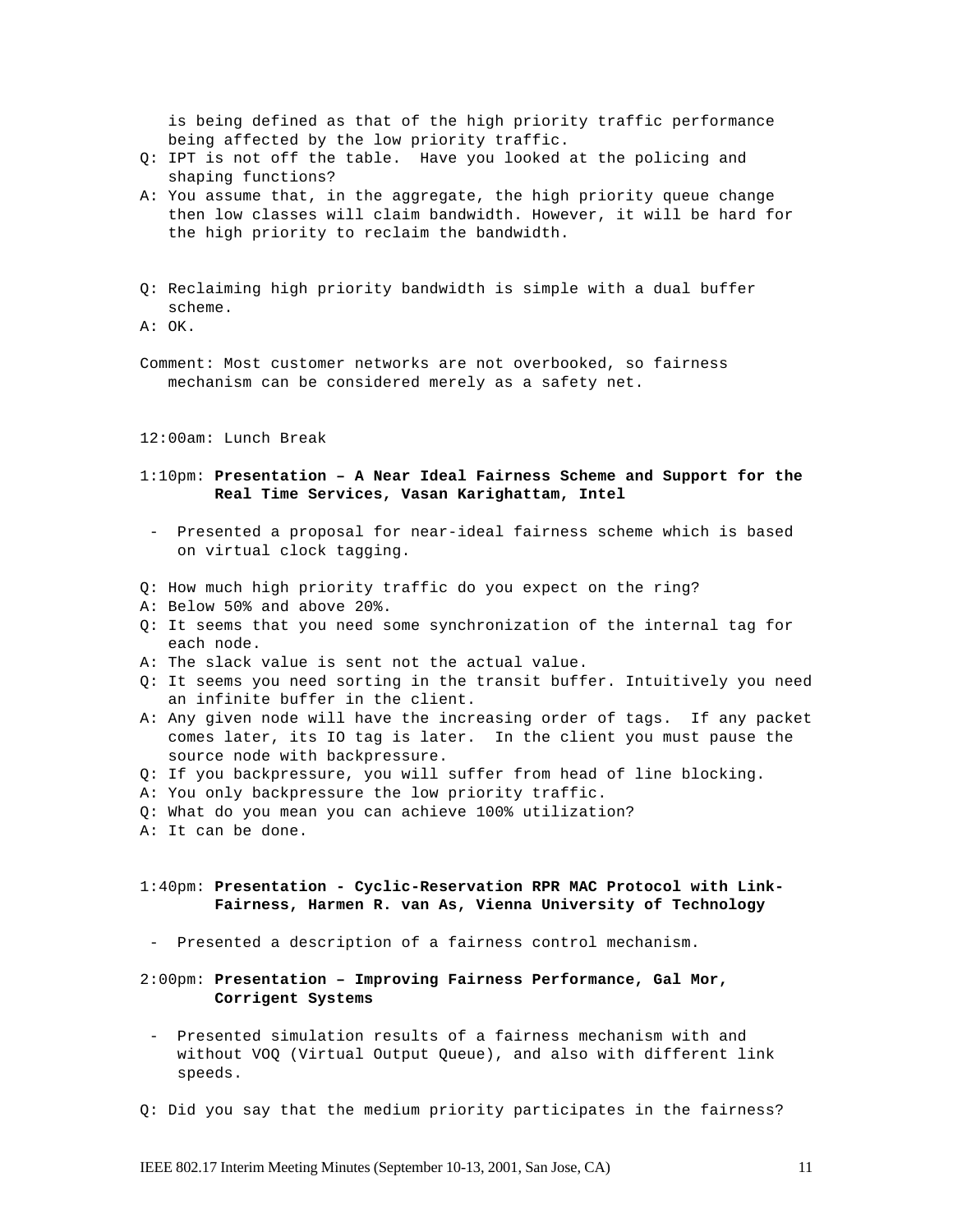So if I have a Frame Relay like service with a committed rate and a burst portion, then I lose the portion of bandwidth used by the committed traffic?

A: The bandwidth is used by best effort traffic whenever the high priority traffic is not available.

#### 2:25pm: **RPR Bandwidth Management, Harry Peng, Nortel Networks**

- Presented a description of a bandwidth management proposal for RPR.

Q: Any detailed information on the handling of multicast using VOQ? A: It is a different set of problem.

- Q: If you have a large ring or you have to collect credits, you can underutilize the ring.
- A: If the ring is large, then you have larger response time around the ring.
- Q: Are RCM being sent regardless of your network congestion status?
- A: The RCM will be sent, but messages are aperiodic.
- Q: Can you explain the credit table?
- A: It describes the Rate Control Factor.
- Q: VOQ works with unicast flows, but RPR offers multipoint advantages. Can you describe how this works for mulitcast packets.
- A: Multicast is just like a special case of unicast from a bandwidth allocation perspective.
- 3:00pm: Break

#### 3:20pm: **Traffic Management, Bob Sultan, Fujitsu**

- Presented an overview description of draft proposal for RPR traffic management.
- Q: GR2 class traffic is shaped to CIR even when there is available excess link bandwidth?
- A: Yes, and the reason is to bound the delay guarantee among GR2 traffic.
- Q: Has this been simulated or is it based on an application?
- A: No and no.

### 3:50pm: **Multi Choke Point Detection and Virtual Destination Queueing, Necdet Uzun, Cisco Systems**

- Presented a description of the draft proposal of SRP with VDQ (Virtual Destination Queue) with multipoint choke point usage information mechanism.

Q: Would you release your simulation model? A: Yes.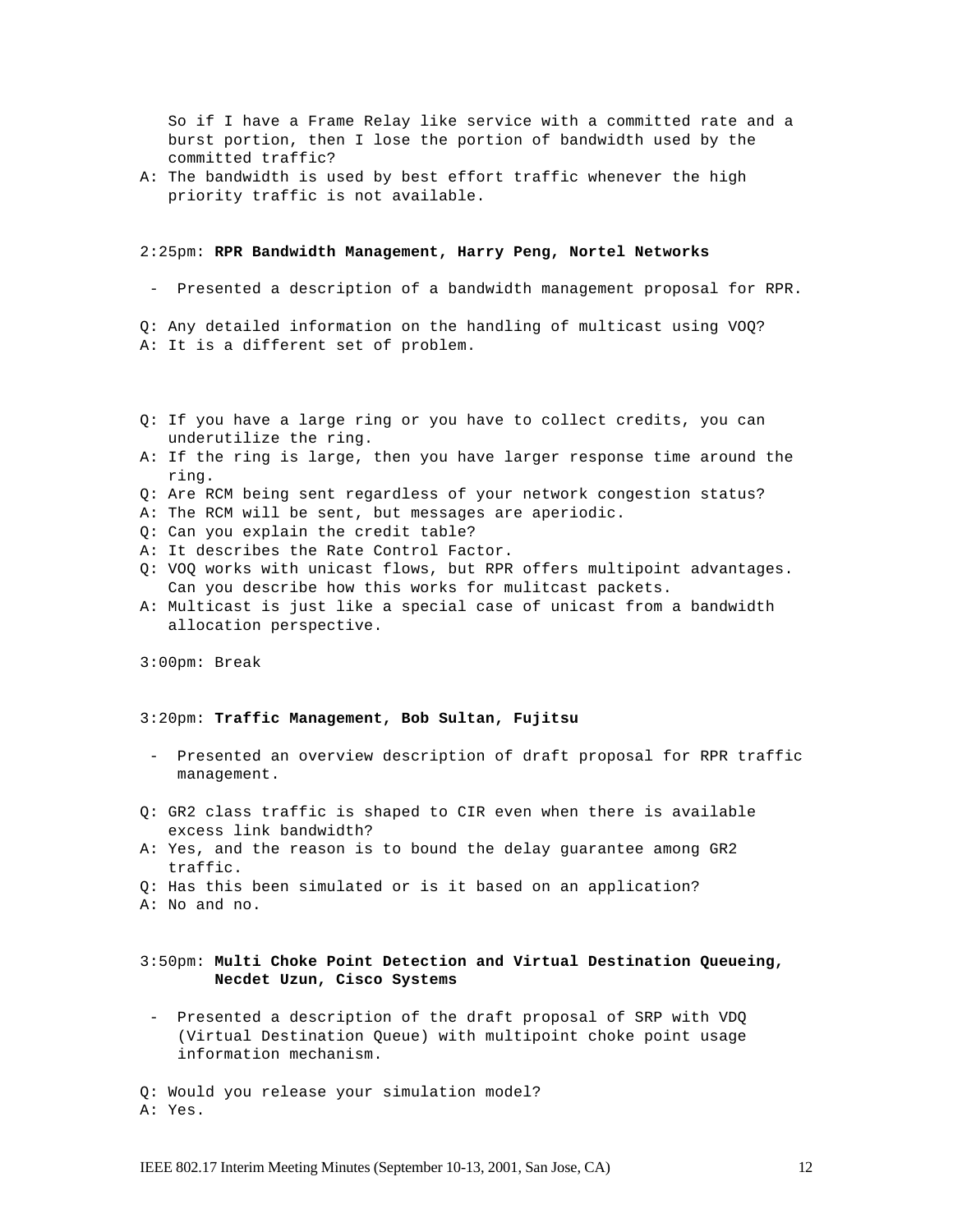- Q: You have made several assertions that need simulation studies, e.g., few destination queues are enough. These are not proven in your presentation.
- A: I say that you don't need N choke information all the time. All the nodes may not be congested.
- Q: How can you assume that there are not more choke points to show what you are describing?
- A: Some people showed SRP simulations that required this fix.
- Q: We need to have simulation model that we can independently verify your assertions. Since you claim this is not significantly different from the original SRP.
- A: You need to incorporate more than SRP. We plan to release a simulation model within a couple of weeks. We cannot provide VDQ.
- Q: As long as you give us a mode to simulate the MAC, that is fair. A: OK
- Q: You mentioned that there was a weighted verses a static version of weighted fair queueing. How do traffic patterns affect that?
- A: This is a full solution to the problem.
- Q: How do you dynamically distribute the weights?
- A: If you do not know how to assign the weights, then you can use equal weights.
- Q: In this case you need 2 VDQs or you need to assign weights.
- A: In most scenarios it works. Although it does not resolve HOL Problem, it does not really affect performance that much. Dynamically adjusting the weights requires a lot of work, but I can comment on static allocation.

### 4:20pm: **Dynamic Spatial Reuse avoiding HOL Blocking, Stein Gjessing, University of Oslo**

- Presented an overview description of a bandwidth management scheme to avoid HOL blocking. Simulation results are also presented.
- Q: Can you comment on how this is similar to the proposal from Nortel and Lantern?
- A: It is similar, but I did not know it was similar until I heard their presentations today. I designed this approach this summer.

### 5:10pm: **Performance Comparison of RPR MAC Protocols, Harmen R. van As, Vienna University of Technology**

- Presented a taxonomy of various fairness mechanism proposals with simulation results.
- Q: When you presented the taxonomy of the mechanisms, you must consider if it is an explicit or implicit method and if it is reactive or proactive. Can you name some explicit signaling methods that have worked well for internet traffic?
- A: It is difficult to answer. You have TCP flow control and hop by hop methods so I can not answer precisely.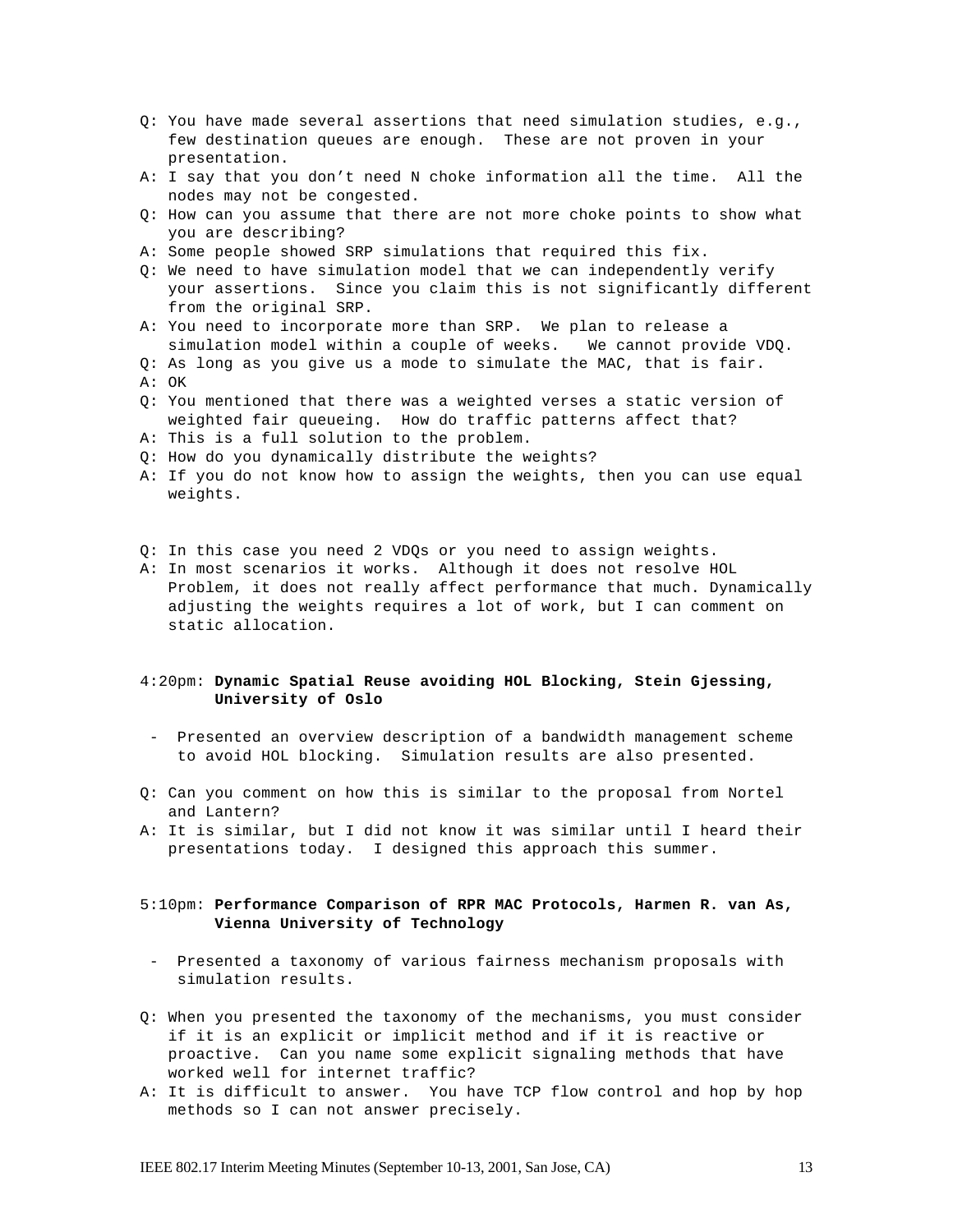- Q: How much control traffic are you generating?
- A: Not so much. We still have to determine the optimal cycle time and that will determine the exact overhead.

5:00pm: RPRWG adjourns for the day

**----------------------- September 12, Wednesday -----------------------**

9:00am: Seating, Everyone 9:05am: Agenda Scrub, Mike Takefman - Agenda approved without objection

9:10am: **Presentation – 802.17 Proposed Frame Format, Steven Wood et al.**

- Presented a 802.17 frame format proposal

#### 9:15am: **Presentation – Packet Formats, David James, Cypress**

- Presented yet another frame format proposal
- Q: What is the justification for the vendor specific header vs the vendor specific op code or message type?
- A: The value of an extended header is that it is optional so people can skip if they want.
- Q: On page 4, what does the size field represent?
- A: It indicates the size of the 64 byte field or payload that follows.
- Q: Should we have more bits set aside for other features and future Features?
- A: You can steal some from the VLAN identifier.
- Q: We should consider 32 vs 64 bit wide address spaces. However, in IP V6 there is a control that tells you if you have a vendor specific header.
- A: The type field would tell you that.
- Q: This makes a large overhead for the TCP ACKs and other small packets.
- A: The average packet size is about 400 byte. Regular Ethernet is penny wise pound foolish because the header is efficient but other fields in Ethernet are not.

9:45am: **Presentation – RPR Frame Format, Raj Sharma et al.**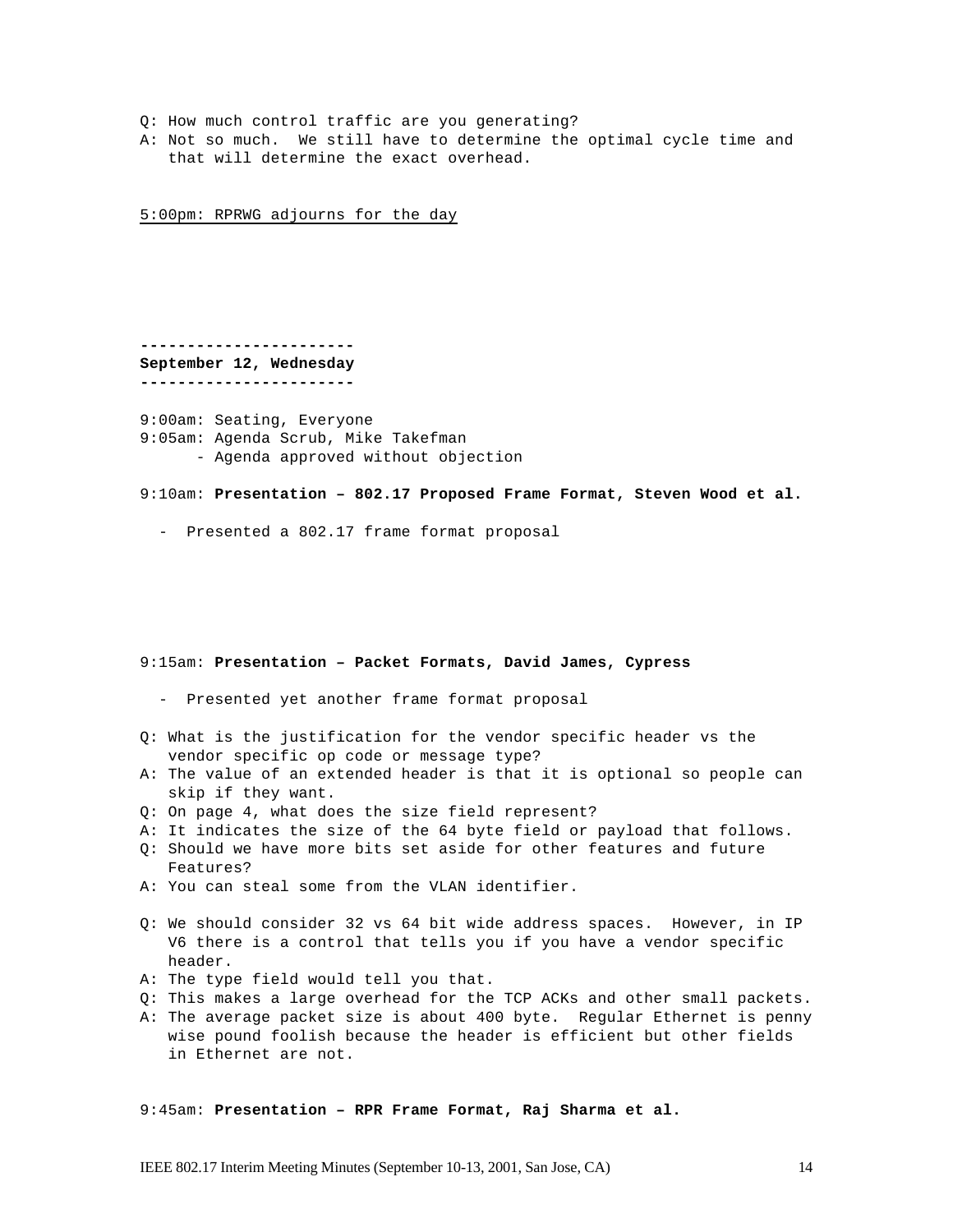- Presented yet another frame format proposal

- Q: How would you map that to POS?
- A: An SPI-4 possibly uses the 7 byte flag and byte stuff the header for EFM, if required.
- Q: Would all RPR compliant devices have to append the length field?
- A: No. If there is no GFP, there is no length field required and it would be a software configuration.
- Q: In the frame format, some PHY like 10GbE are dependent on min Inter-packet gap, so the picture should show that gap.
- A: Clause 49 gives the option for the RS to introduce the IPG. Depending on whether you are using WAN or LAN PHY, you may squish or expand that field.
- Q: A CRC 16 has potential for errors because of error multiplication.
- A: This is just one suggestion for CRC we can investigate, if a single CRC scheme makes sense.

#### 10:00am: **A Proposal To Use 10 Gigabit Ethernet PHYs for RPR, Rhett Brikovskis et al.**

- Presented a description of proposal to use 10G Ethernet PHYs for RPR.
- Q: I recommend to exclude the direct mapping options.
- A: I was trying to explain some of the subtle details.
- Q: Do we need to implement RPR MACs in dual packages? If not, you may have a clocking problem between the different interfaces.
- A: I don't propose any specific implementations.
- Q: Can you explain why you have mapping between different PHY types.
- A: It allows, for example, the connection of 850nm short reach optic on one port with 1550nm long reach optic on the other port. This is an example of a likely configuration.

10:25am: Break

- 10:40am: **Presentation Generic PHY Specification (SONET/SDH), Harry Peng et al.**
	- Presented a proposal to use generic PSAP with RS for the support of GFP.
- 11:00am: **Presentation SONET/SDH Virtual Concatenation for RPR, Italo Busi, Alcatal**
	- Presented a description of SONET/SDH virtual concatenation use for RPR.
- Q: This is a PHY layer issue, not the RPR?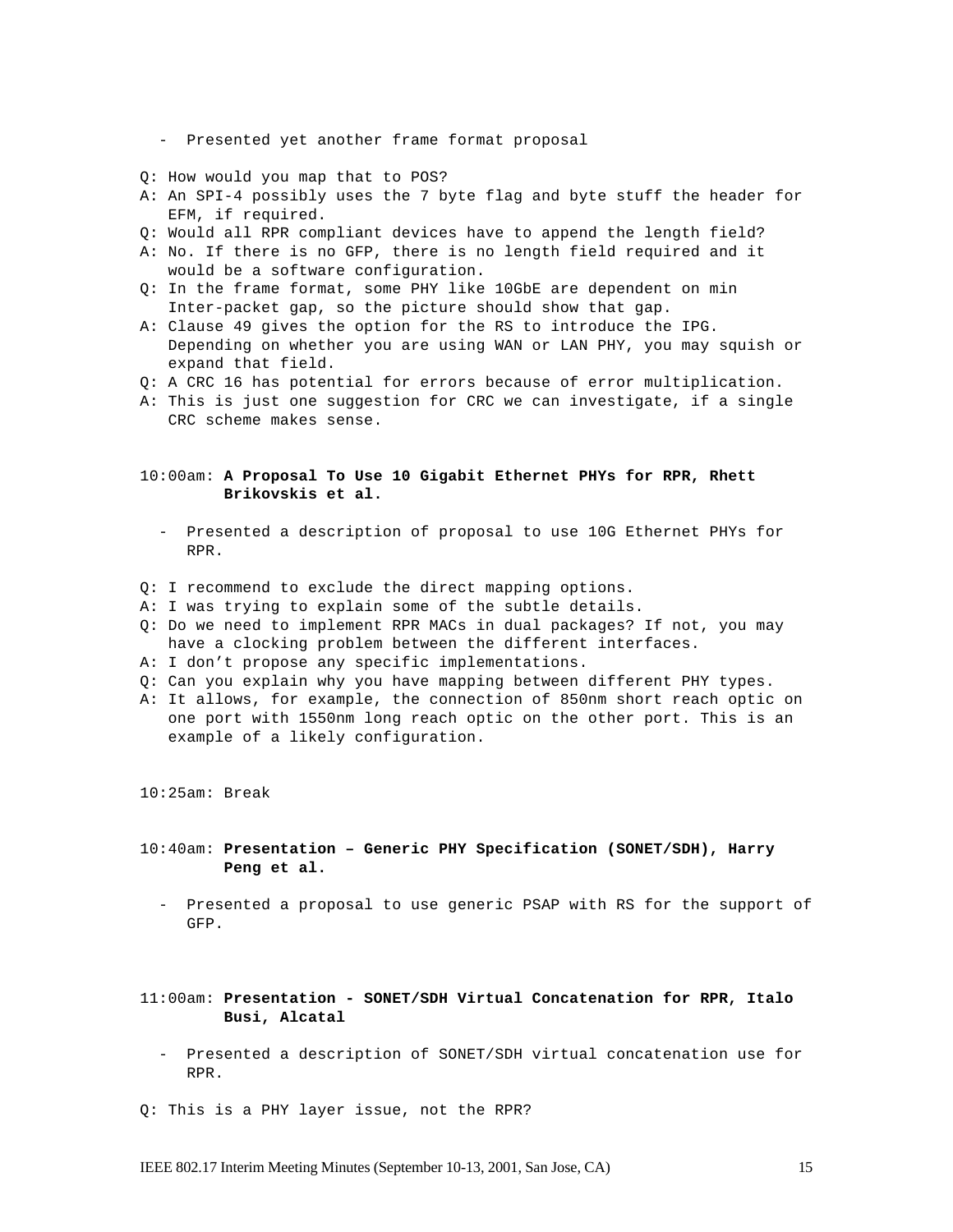A: Yes, but it should be mentioned in the specification that RPR supports SONET/SDH virtual concatenation.

Comment: All the RPR nodes should be able to support this feature.

#### 11:20am: **Presentation - PHY Layer Support, Steven Wood, Cisco Systems**

- Presented a set of requirements for the support of SONET/SDH and Ethernet PHYs.
- Q: Prepending the links should not be a requirement of the MAC. The MAC has access to this with a simple counter. GFP assumes a length field that is prepended to the frame.
- A: The PHY could count these bytes. From a practical perspective it can be either in the MAC or PHY.
- Q: Where do I put the SFI.
- A: This function is done between the framer and SERDES.

### 11:30am: **Presentation – GFP Considerations for RPR, Angela Faber, Telcordia**

- Presented views on the use of GFP for RPR PHY.
- Comment: The GFP is intentionally silent on the subject of discard of corrupted packets, but it leaves the way for vendor implementations. T1X1 received no proposals on frame format. In the ITU the GFP frame format is not specified. Therefore, RPRWG should send a liaison to T1X1.5 specifying a need for the null extension header type for the RPR payload.
- Comment: Now is the critical time to move forward with T1X1.5 liaison regarding some of the RPR issues, since the GFP is now being sent out to ITU SG15 for separate review and determination by the end of October.
- Q: Length field is 2 bytes, so you can go to 64kbyte frames. The version 4 draft says the jumbo frame is possible. Are you saying someone has implemented an 8 bit counter.
- A: The implementation should support 1600 bytes and prior arrangements are required for more than this.

12:00am: Lunch Break

### 1:05pm: **Presentation – RPR over SONET/SDH Protection Interaction, Vittorio Mascolo, Alcatel.**

- Presented scenarios where RPR and SONET/SDH protection mechanisms may interact, and proposed requirement to support the hold-off timer.
- Q: Instead of the hold-off timer approach, isn't it better to provide a mechanism to choose between enabling and disabling the RPR protection mechanism?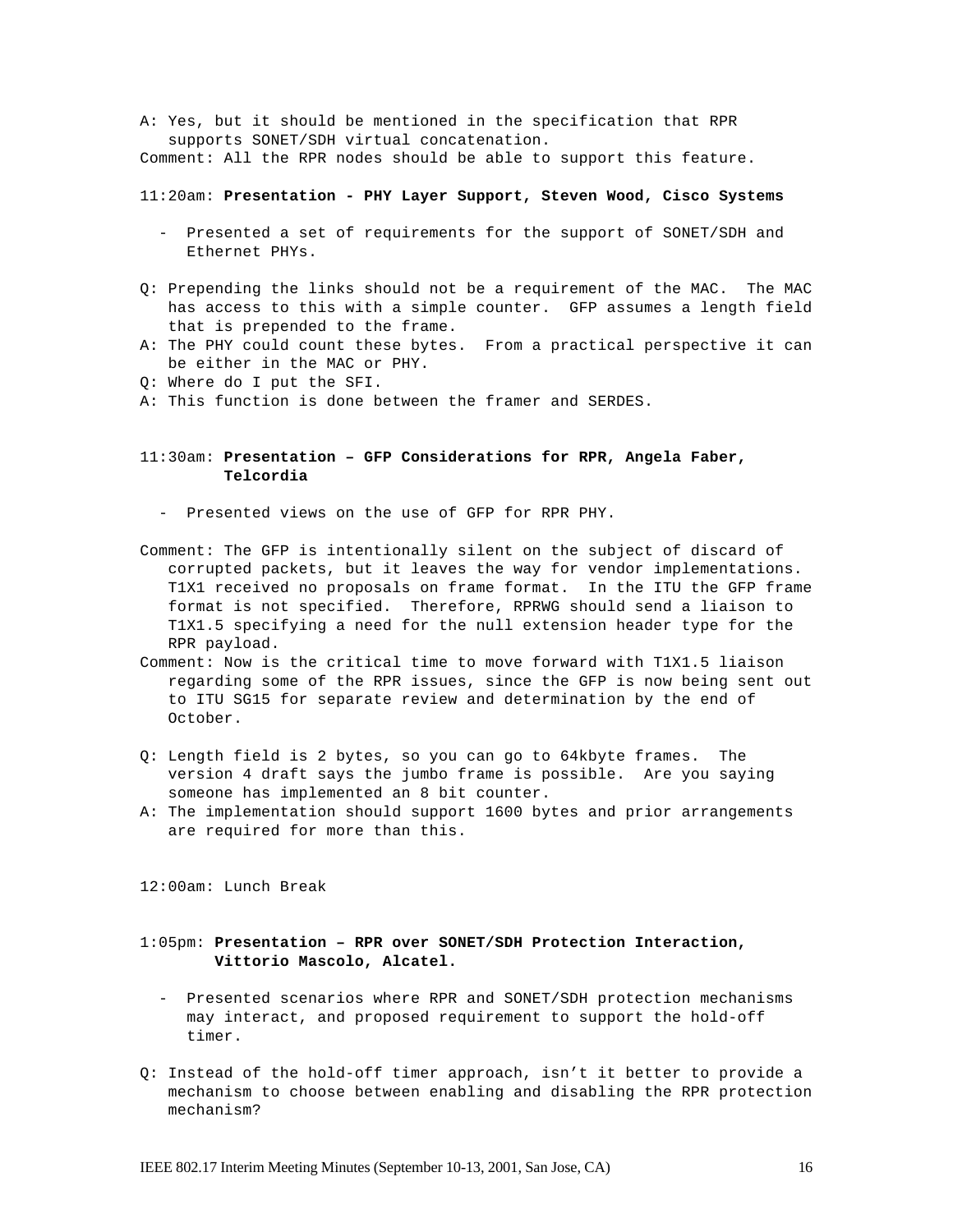### 1:20pm: **Presentation – Protection Initiation Criteria, Leon Bruckman, Corrigent Systems**

- Presented a list of protection initiation commands for RPR protection switching.

#### 1:40pm: **Presentation – Wrapping and Steering Co-existence, Necdet Uzun, Cisco Systems**

- Presented a requirement that 802.1 should support both protection approaches, e.g., wrapping and steering.
- Q: We should be able to come up with a single solution based on a solid technical ground, instead of providing two solutions to a single problem.
- A: There are customers who wish to have wrapping in their network, and other customers prefers steering. Providing both solutions in a single ring makes more sense in accommodating both requirements.

#### 2:00pm: **Presentation – RPR Topology Discovery Proposal, Jason Fan et al.**

- Presented an overview description of a RPR topology discovery proposal.
- Q: If the source node fails, what happens?
- A: The TTL will kill the packet.
- Q: Under what traffic class will theses control packets been sent?
- A: They will normally be sent as the highest priority traffic.
- Q: Are there any patents on your Auto topology approach?
- A: No
- Q: Triggers, timeouts and many other issues are of concern, so we need a way to make comments to the document.
- A: We will make these arrangements.
- Q: While you are between unstable and stable, what state is the ring in?
- A: While the topology is being discovered, all decision making or protection events are based on the current known topology not the one that is being learned.
- Q: Are topology discovery messages equivalent to protection messages?
- A: The topology is independent of protection events. The messaging is independent.
- Q: Can you comment on why you need sync your topology with your Neighbor?
- A: For robustness. It avoids corrupted topology databases between nodes.

#### 2:35pm: **Proposal for RPR Protection Algorithm, John Lemon et al.**

- Presented a proposal for RPR protection algorithm.
- 3:10pm: Break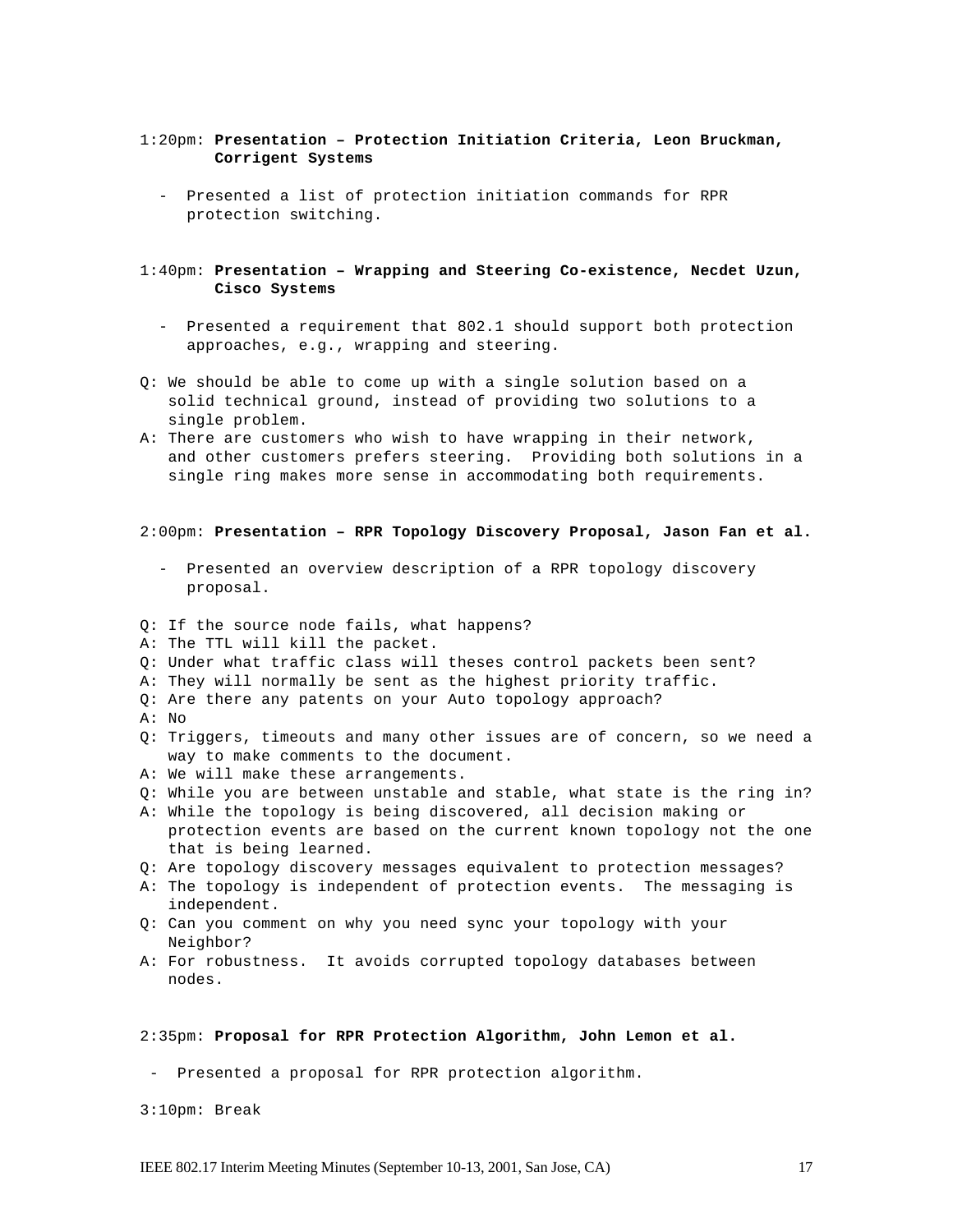### 3:45pm: **Straw Poll was taken to Identify individuals that would like to participate in the following Ad Hoc groups (by Nader Vijeh):**

- 1. Topology Discovery and Protection
- 2. MAC Reference Model, BW management (Fairness), MAC Frame format
- 3. layer management
- 4. PHY Reconciliation Sub-layers

After discussions on the pros and cons of such Ad Hoc group approach in speeding up the RPR standardization process, names of the volunteer participants were listed on a sign-up sheet. THE LIST INCLUDING EMAIL ADDRESSES IS AVAILABLE ON THE MEMBERS SECTION OF THE 802.17 WEB SITE.

- Q: What would be the likely outcome of this straw poll?
- A: Formation of the formal Ad Hoc should wait until November meeting, but would like to have a consensus and list of volunteer participants in each group at this meeting.
- Q: How would you handle the meeting schedule so that one can participate in more than one area?
- A: It needs to be further thought out.

Comment: Break the PHY group into two, i.e., Ethernet and SONET, since they are quite different.

Comment: Ad Hoc groups should be supposed to come up with detailed technical information (rather than a single proposal) so that the working group can make decision.

### 4:05pm: **Planning for the January Interim Meeting**

- Two places are listed both for the week of Jan 14, as shown below in order of preference.
	- o Hyatt Tampa
	- o Hyatt Tamaya (New Mexico)

#### 4:25pm: **Mike made remarks on the attendance and administrative, financial, and networking issues**

- Total attendance for the current meeting is 142 (71 at \$200, and 71 at \$200)
- Better pre-registration will help estimate the need and planning.
- 5:15pm: **Straw Poll was proposed for the following items (by Necdet Uzun). This straw poll was withdrawn later.**
- (1-a) Existence of 1 transit buffer nodes and 2 transit buffer nodes on the same ring is a good thing.
	- o This requires a unique congestion control and fairness algorithm with unique messaging and control parameters
- (1-b) Volunteers to merge OPNET models of both nodes, simulate and present to working group

Comment: Why should we take a straw poll on a certain particular presentation or proposal?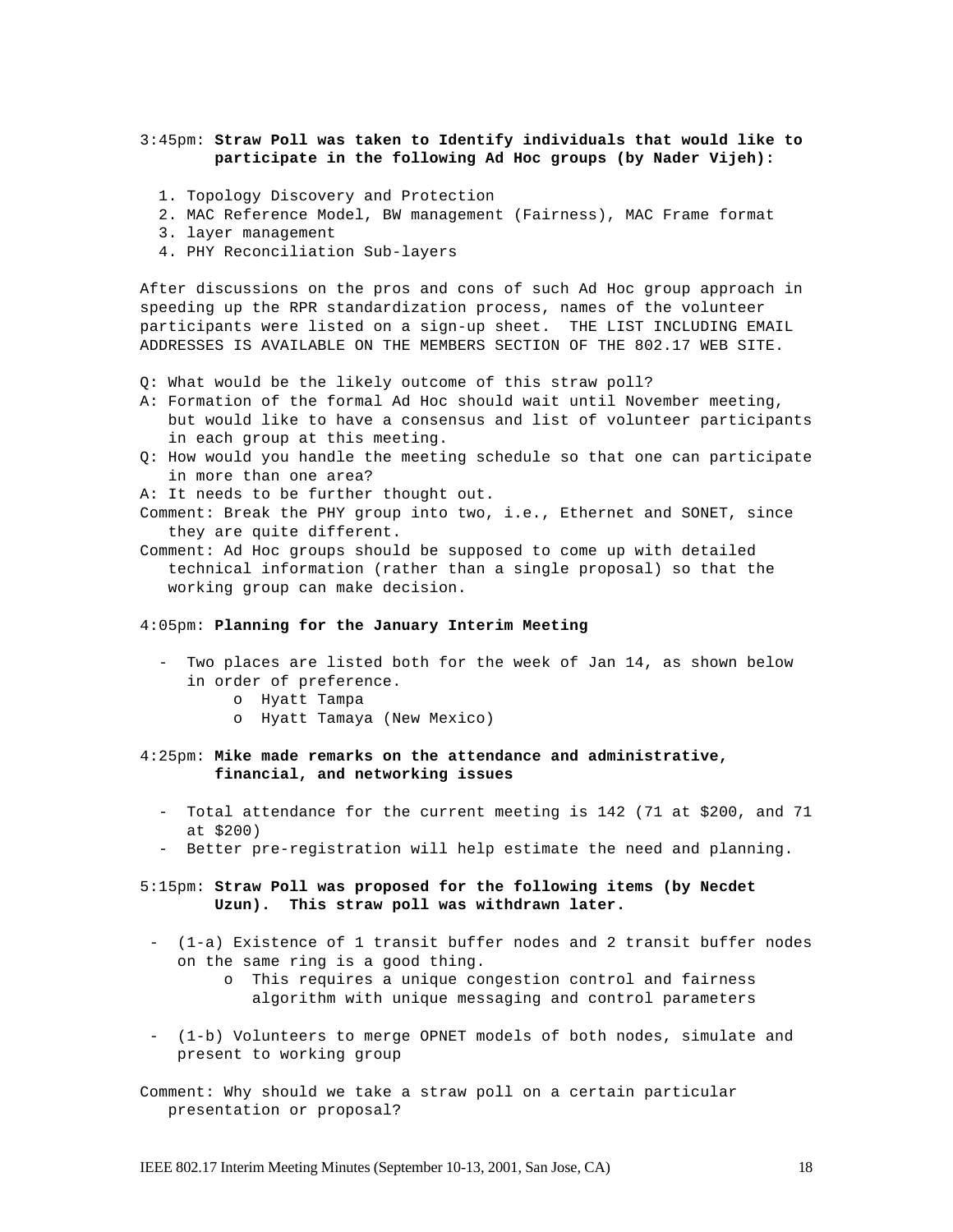5:30pm: **Various meeting announcements were made:**

- GFP Ad Hoc will be convened to refine the liaison response letter to T1X1.5 at 5:30pm.
- Meeting will be held to discuss a joint proposal #2 at San Carlo
- Performance Committee will be held in Sierra
- Meeting will be held to discuss a joint proposal #1 (by Nader Vijeh et al.) outside Sierra

5:30pm: RPRWG adjourned for the day.

**---------------------- September 13, Thursday ----------------------**

9:00am: Seating, Everyone 9:05am: Agenda Scrub, Mike Takefman - Agenda approved without objection.

#### 9:25am: **T1X1.5 liaison response letter review, George Young**

- T1X1.5 liaison was initiated in March 2001
- States that 802.17 is considering GFP as an optional PHY Layer for RPR. The T1X1 will be standardized by the ITU and will be G.XXX. 802.17 can request payload type identifiers assuming a "Frame-MappedGFP".
- Straw poll was taken to ask the participants at this interim meeting whether we should support the liaison letter from 802.17 to T1X1.5 so that we can submit it to their next meeting. The final response letter, t1x1\_response\_02.doc, is available on the web.
	- o Voting Members Yes 42 / No 0
	- o Non Voting Members Yes 12 / No 0

10: 25am: Break

10:40am: **Performance Committee Overview, Khaled Amer, Amernet**

- Activities this week included:
	- o Terms and Definitions related to performance
	- o Discussions of framework document for phase II simulation studies

Comment: Definition of "local" and "global" fairness is necessary, and should not be removed from the Terms and Definitions. Written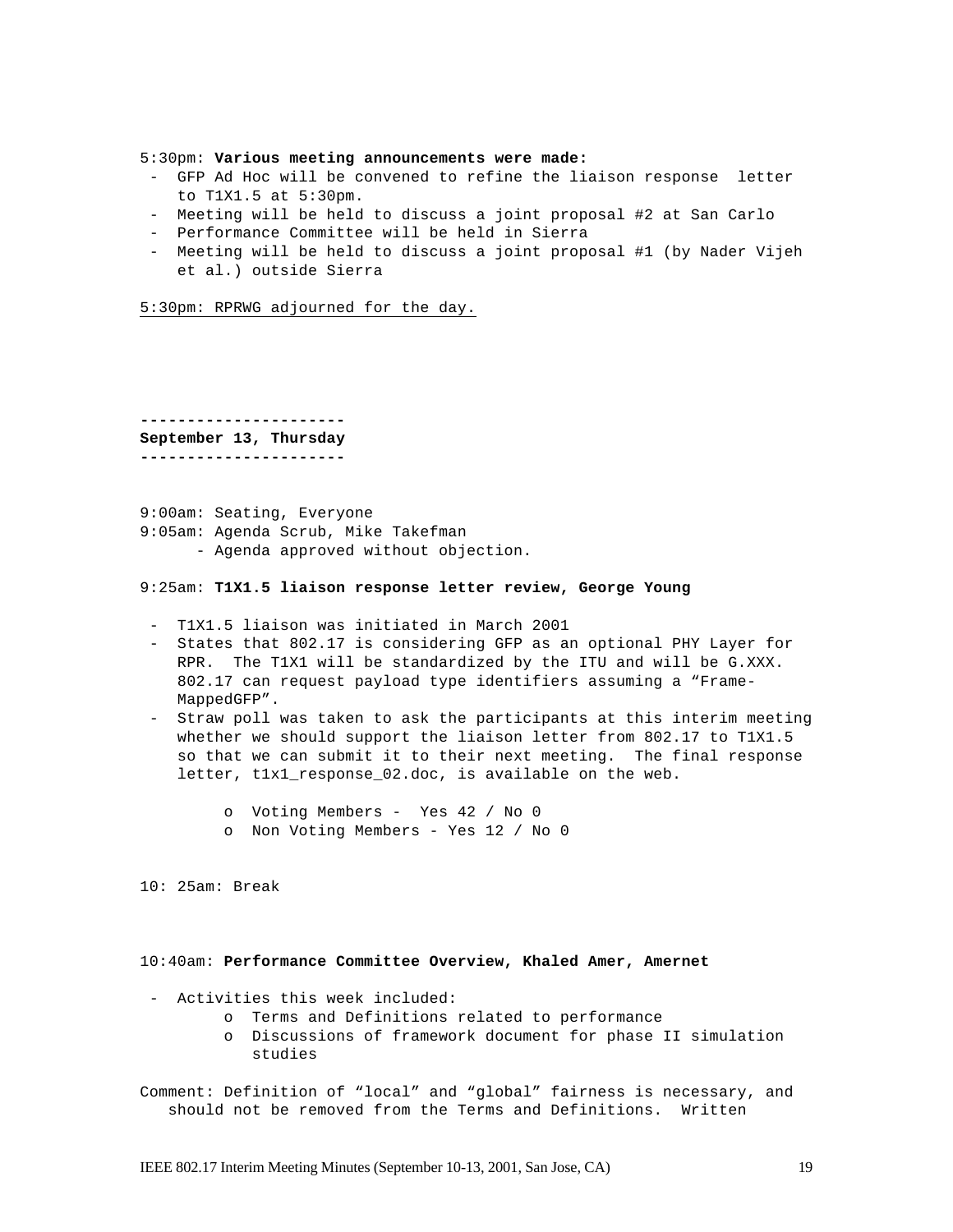suggestions will be posted in the reflector.

#### 11:00am: **Review of RPRWG Balloting Process, Bob Love, Lan Connect Consultants**

- Bob went through the process of balloting and handling of comments.
	- o Ballots are gathered into a data base, and reviewed by a comment resolution group including editors. The comment resolution group submits the proposed responses to the working group for final approval.
	- o Comments should be accompanied with suggested remedy or proposed resolution.
	- o Responses to all comments by the ballot resolution group should be entered in the data base in "proposal mode", for review by the working group, before the ballot comment resolution is finalized.
	- o At least 50% of eligible voters must cast their ballots for the balloting to be valid.
	- o Not casting the ballot two out of three occasions(or two in a row) may result in the loss of voting right.
	- o During re-circulation balloting, the only valid comments are those that are related to the changes made during ballot resolution, or to comments made during the previous ballot.
	- o Although the votes from the non-voting members are not counted, every effort will be made to seriously consider all comments submitted by non-voting members.

### 11:50am: **Review on the Terms and Definitions Balloting and Comment Resolution, Bob Sultan, Fujitsu**

#### 11:55am: **Planning of November Plenary Meeting, Mike Takefman**

- Requests for presentation slots must be received by the chair no later than October 15<sup>th</sup>.
- Other details including the goals of the meeting will soon be posted on the web.

Comments: Encapsulation bridging issue needs to be raised to 802.1D Group.

12:05pm: End of September Plenary meeting.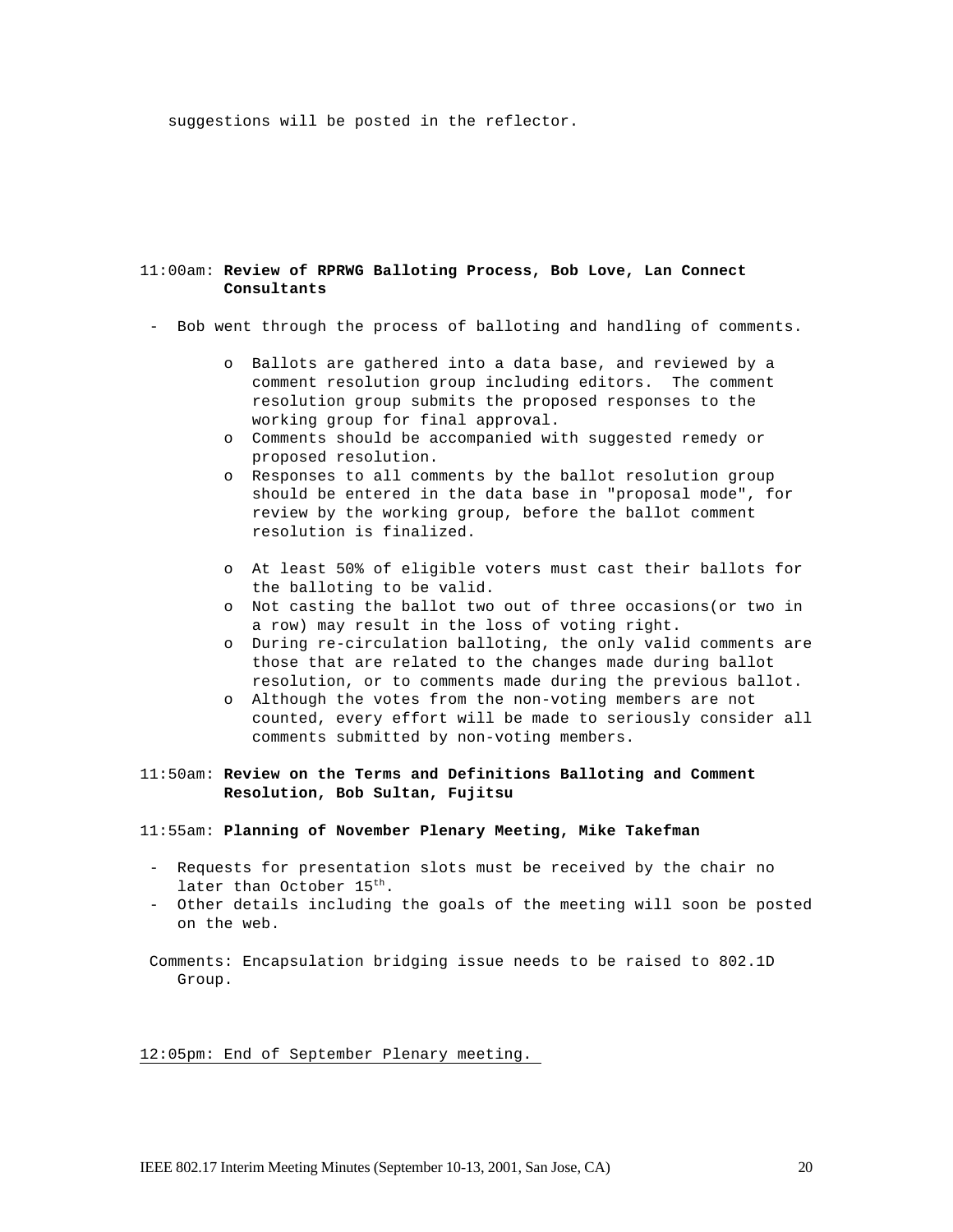## **Appendix: Attendance List (Total: 138)**

| #            |              | (Attendees)  |
|--------------|--------------|--------------|
| $\mathbf{1}$ | Sanjay K.    | Agrawal      |
| 2            | Thomas       | Alexander    |
| 3            | Khaled       | Amer         |
| 4            | Anjelica     | Amir         |
| 5            | Grenville    | Armitage     |
| 6            | Siamack      | Ayandeh      |
| 7            | Gunes        | Aybay        |
| 8            | Kinshuk      | Bardhan      |
| 9            | Constantinos | Bassias      |
| 10           | Mark         | Bordogna     |
| 11           | Thomas J.    | Boures       |
| 12           | Rhett        | Brikovskis   |
| 13           | Leon         | Bruckman     |
| 14           | Jean-Pierre  | Burvenich    |
| 15           | Italo        | Busi         |
| 16           | Robert       | Castellano   |
| 17           | James        | Chan         |
| 18           | Santosh      | Charchachood |
| 19           | David        | Chen         |
| 20           | David        | Cheon        |
| 21           | Wenjing      | Chu          |
| 22           | John         | Collins      |
| 23           | John         | Coulter      |
| 24           | William      | Dai          |
| 25           | Spencer      | Dawkins      |
| 26           | Kevin        | Dooley       |
| 27           | Lewis        | Eatherton    |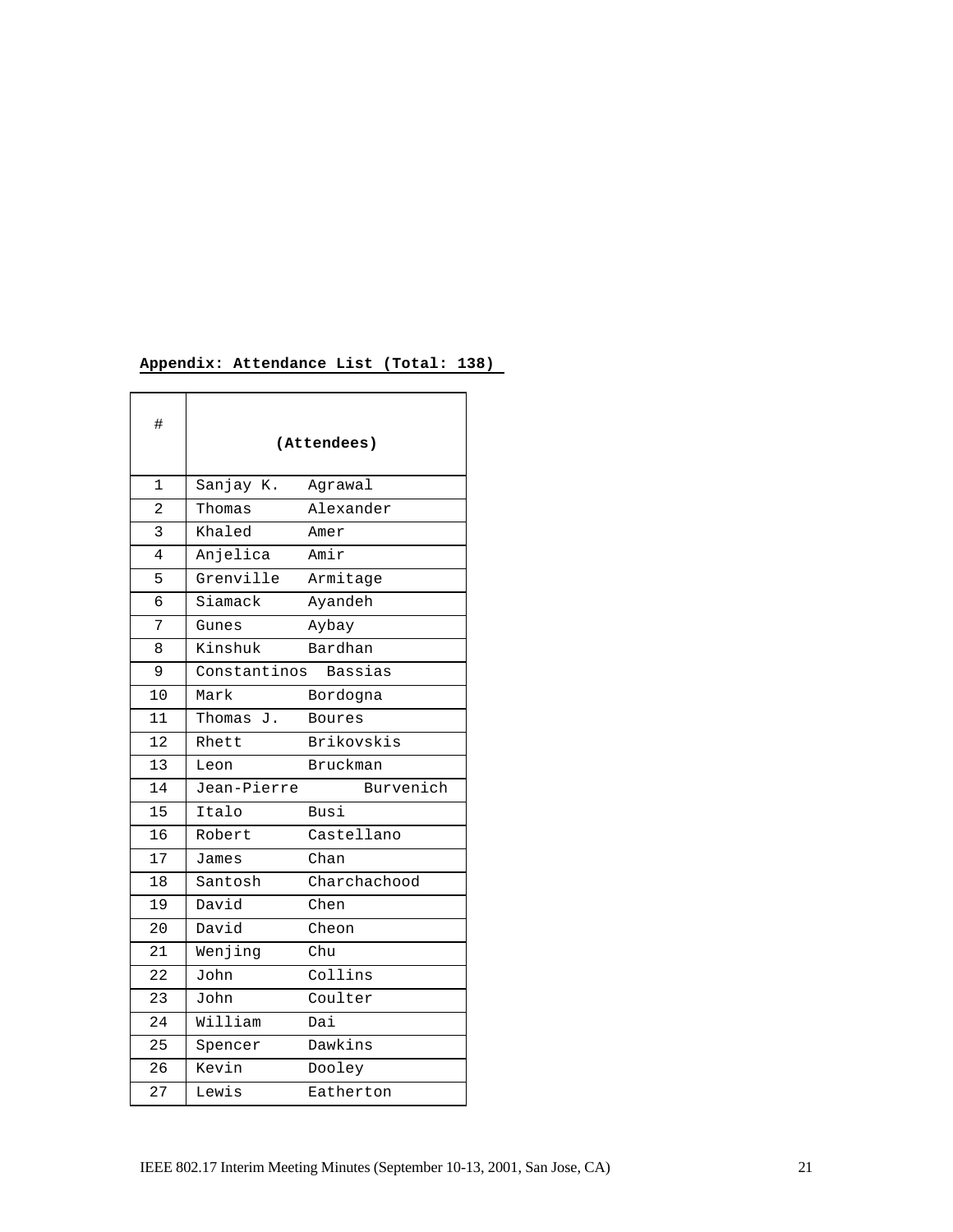| #  | (Attendees)       |             |
|----|-------------------|-------------|
| 28 | Angela<br>Tozzi   | Faber       |
| 29 | Jason             | Fan         |
| 30 | Jim               | Forster     |
| 31 | Jingsong          | Fu          |
| 32 | Chi-Ping          | Fu          |
| 33 | Denton            | Gentry      |
| 34 | Anoop             | Ghanwani    |
| 35 | Stein             | Gjessing    |
| 36 | Sridhar           | Gollapudi   |
| 37 | Martin            | Green       |
| 38 | Ibrahim           | Habib       |
| 39 | Stephen           | Haddock     |
| 40 | Fredrik           | Hanell      |
| 41 | John              | Hawkins     |
| 42 | $\text{Car}1$     | Hayssen     |
| 43 | Albert            | Herrera     |
| 44 | Mark              | Hoke        |
| 45 | Brian             | Holden      |
| 46 | Shawn             | Holiday     |
| 47 | Marc              | Holness     |
| 48 | Victor            | Hou         |
| 49 | Henry             | Hsiaw       |
| 50 | Warren            | Huang       |
| 51 | Chang             | Huang       |
| 52 | Wai-Chau          | Hui         |
| 53 | Sue               | Hui         |
| 54 | Jeanne De         | Jaegher     |
| 55 | David             | James       |
| 56 | Pankaj            | Jha         |
| 57 | <b>Bruce</b><br>в | Johnson     |
| 58 | Mohan             | Kalkunte    |
| 59 | Tatsuo            | Kanetake    |
| 60 | Jim               | Kao         |
| 61 | Harsh             | Kapoor      |
| 62 | Vasan             | Karighattam |
| 63 | Han               | Kiliccote   |
| 64 | Yongbum           | Kim         |
| 65 | Rick              | Kong        |
| 66 | Markku            | Korpi       |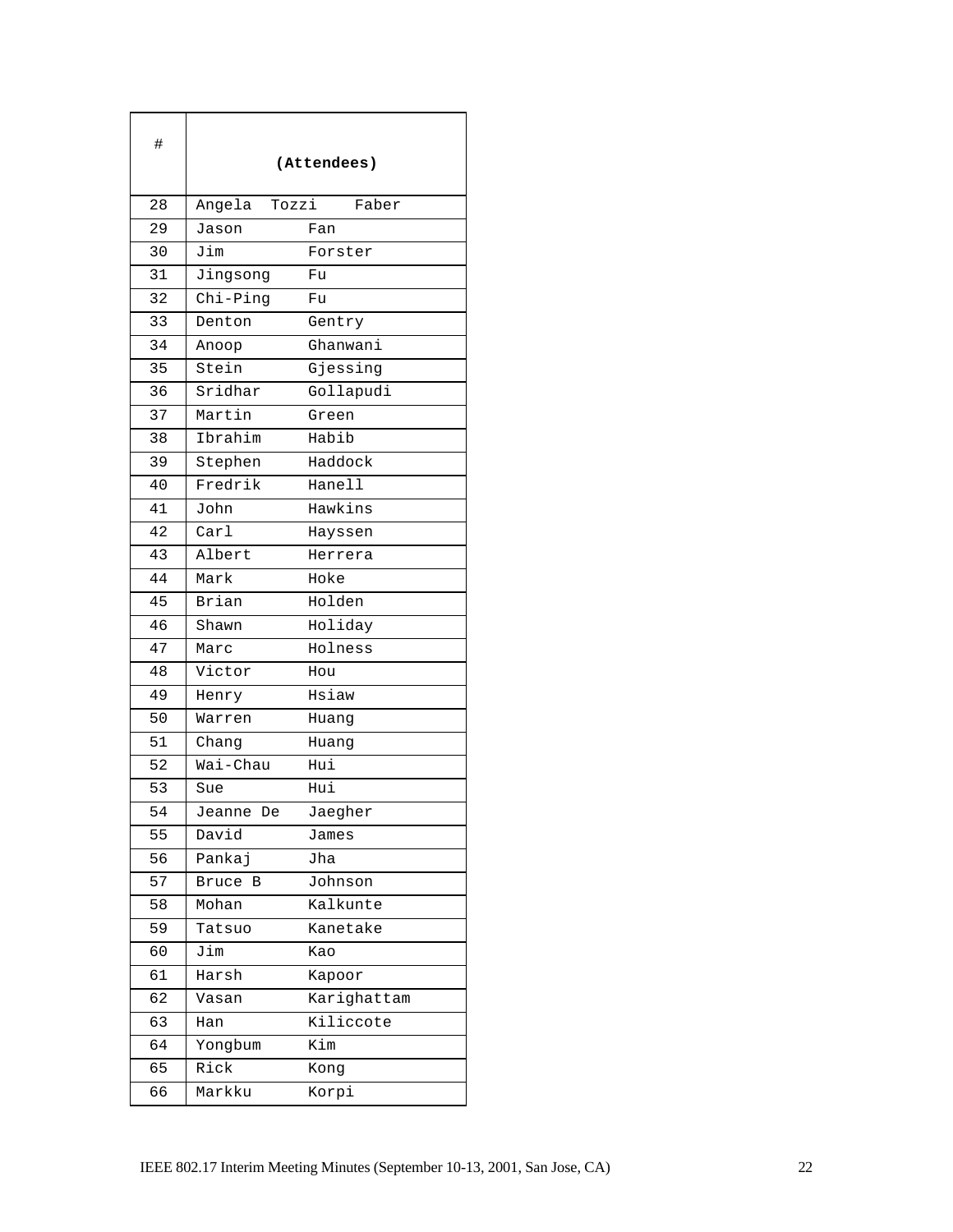| #               | (Attendees)     |               |
|-----------------|-----------------|---------------|
| 67              | Kumar           | Kovvali       |
| 68              | Paritosh        | Kulkarni      |
| 69              | YN              | Kumar         |
| 70              | Sateesh         | Kumar         |
| 71              | Peter           | Lassen        |
| 72              | Michael V.      | Lau           |
| 73              | Byoung-Joon(BJ) | Lee           |
| 74              | Chuck           | Lee           |
| $\overline{7}5$ | John            | Lemon         |
| 76              | Heng            | Liao          |
| 77              | Fengkun         | Liu           |
| 78              | Valentino       | Liva          |
| 79              | Robert D.       | Love          |
| 80              | Arman           | Maghborleh    |
| 81              | Vittorio        | Mascolo       |
| 82              | Tom             | Mathey        |
| 83              | Adisak          | Mekkittikul   |
| 84              | Sherri          | Menefee       |
| 85              | Dave            | Meyer         |
| 86              | Jim             | Mollenauer    |
| 87              | Gal             | Mor           |
| 88              | Ashwin<br>R.    | Moranganti    |
| 89              | Mannix          | 0'Connor      |
| 90              | Cel             | Ololo         |
| 91              | Fredrick        | Olsson        |
| 92              | Robin           | Olsson        |
| 93              | Fredrik         | Orava         |
| 94              | Dean            | Painchaud     |
| 95              | Jie             | Pan           |
| 96              | Chip            | Paryzek       |
| 97              | Krishna         | Pattabhiraman |
| 98              | David           | Pechner       |
| 99              | Harry           | Peng          |
| 100             | Stevan          | Plote         |
| 101             | Vish            | Ramamurti     |
| 102             | Komal           | Rathi         |
| 103             | Marguerite      | Rearden       |
| 104             | Bill            | Reysen        |
| 105             | Dan             | Romascanu     |